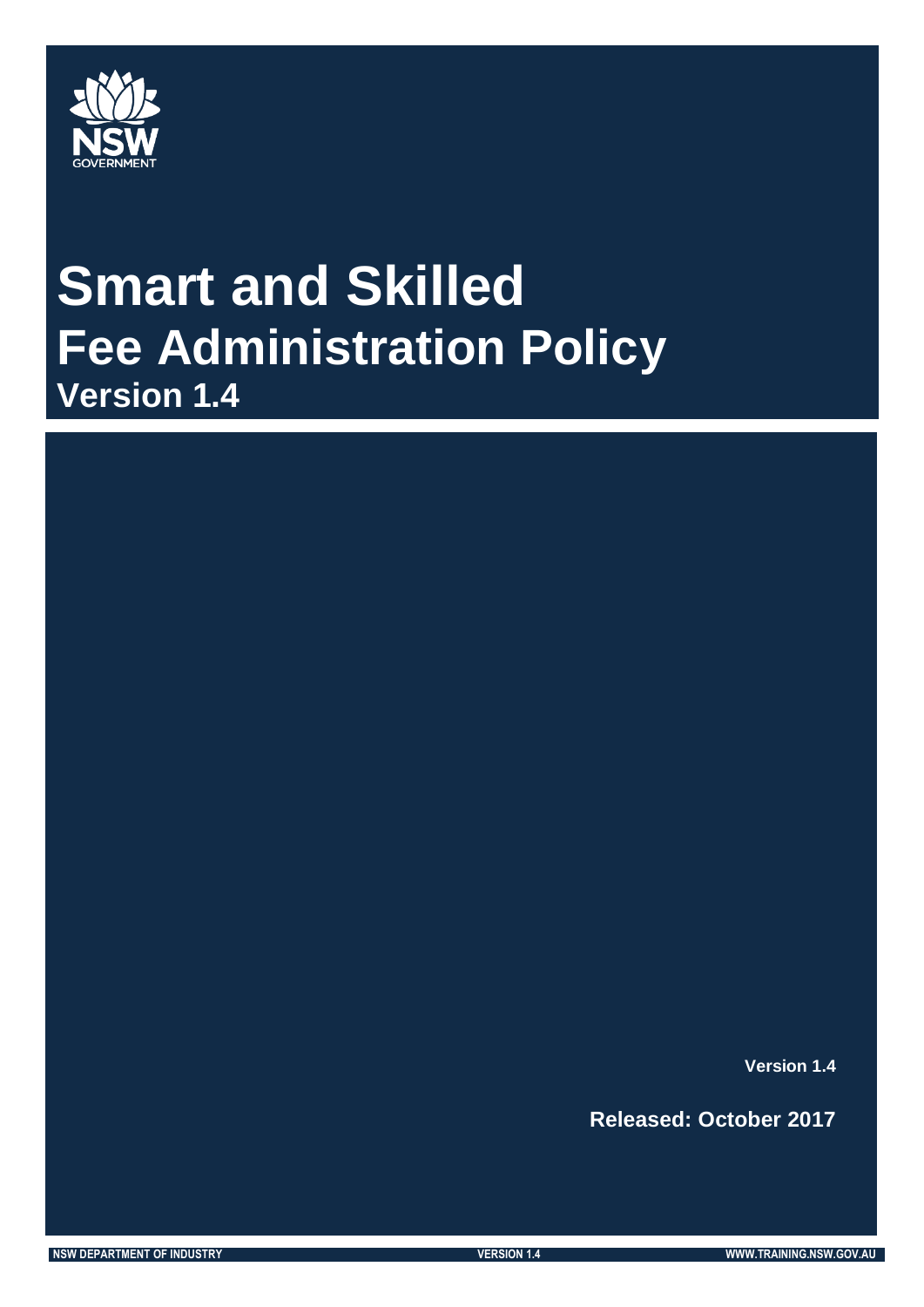© State of New South Wales through Department of Industry 2017. The information contained in this publication is based on knowledge and understanding at the time of writing (October 2017). However, because of advances in knowledge, users are reminded of the need to ensure that the information upon which they rely is up to date and to check the currency of the information with the appropriate officer of the Department of Industry or the user's independent adviser.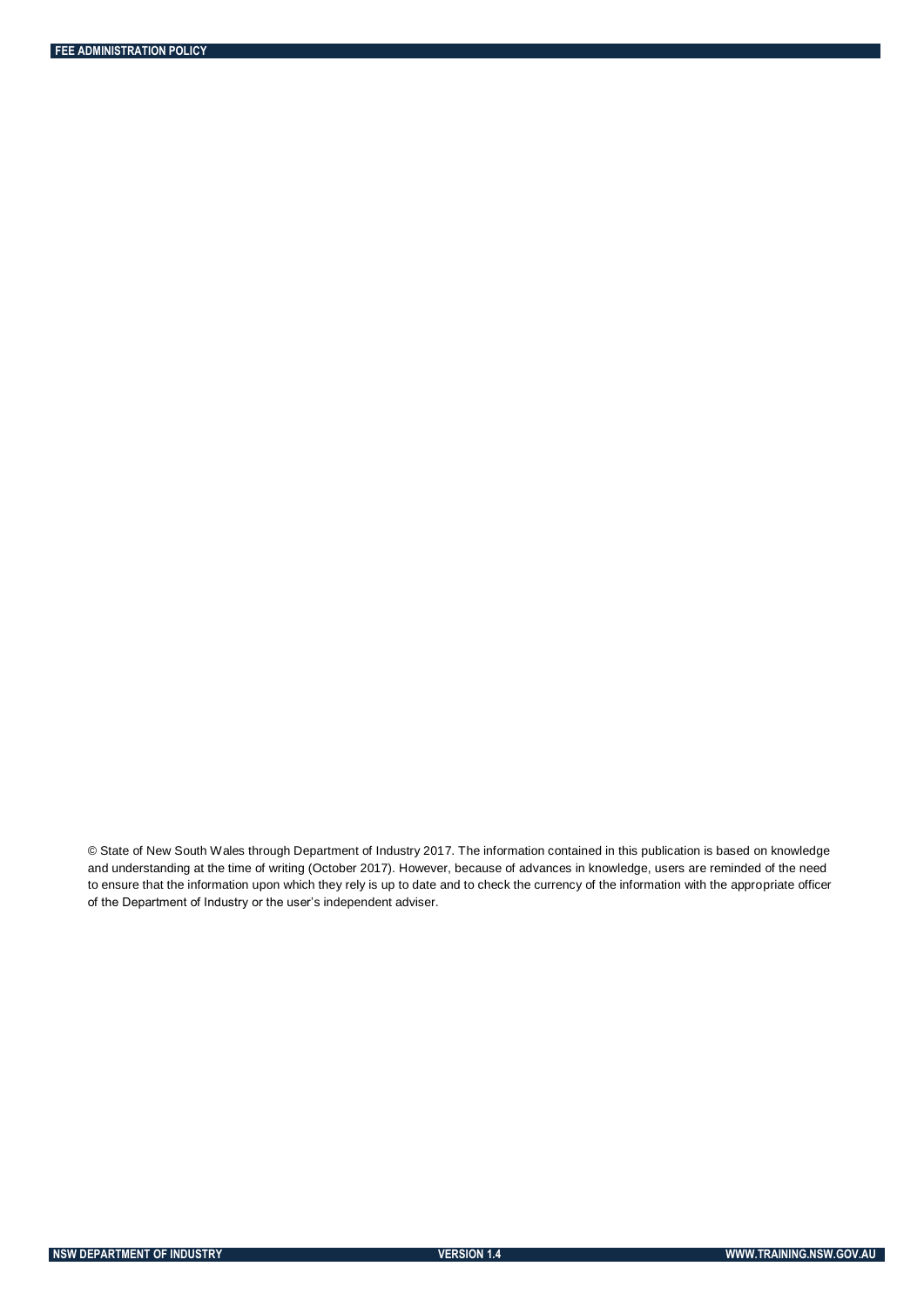## Contents

| Calculating and adjusting fees for recognition of prior learning and credit transfer  4              |
|------------------------------------------------------------------------------------------------------|
|                                                                                                      |
|                                                                                                      |
|                                                                                                      |
|                                                                                                      |
|                                                                                                      |
|                                                                                                      |
|                                                                                                      |
|                                                                                                      |
|                                                                                                      |
|                                                                                                      |
|                                                                                                      |
|                                                                                                      |
| Evidence to support eligibility for fee exemption, concession, fee free scholarship or any other fee |
|                                                                                                      |
|                                                                                                      |
|                                                                                                      |
|                                                                                                      |
|                                                                                                      |
|                                                                                                      |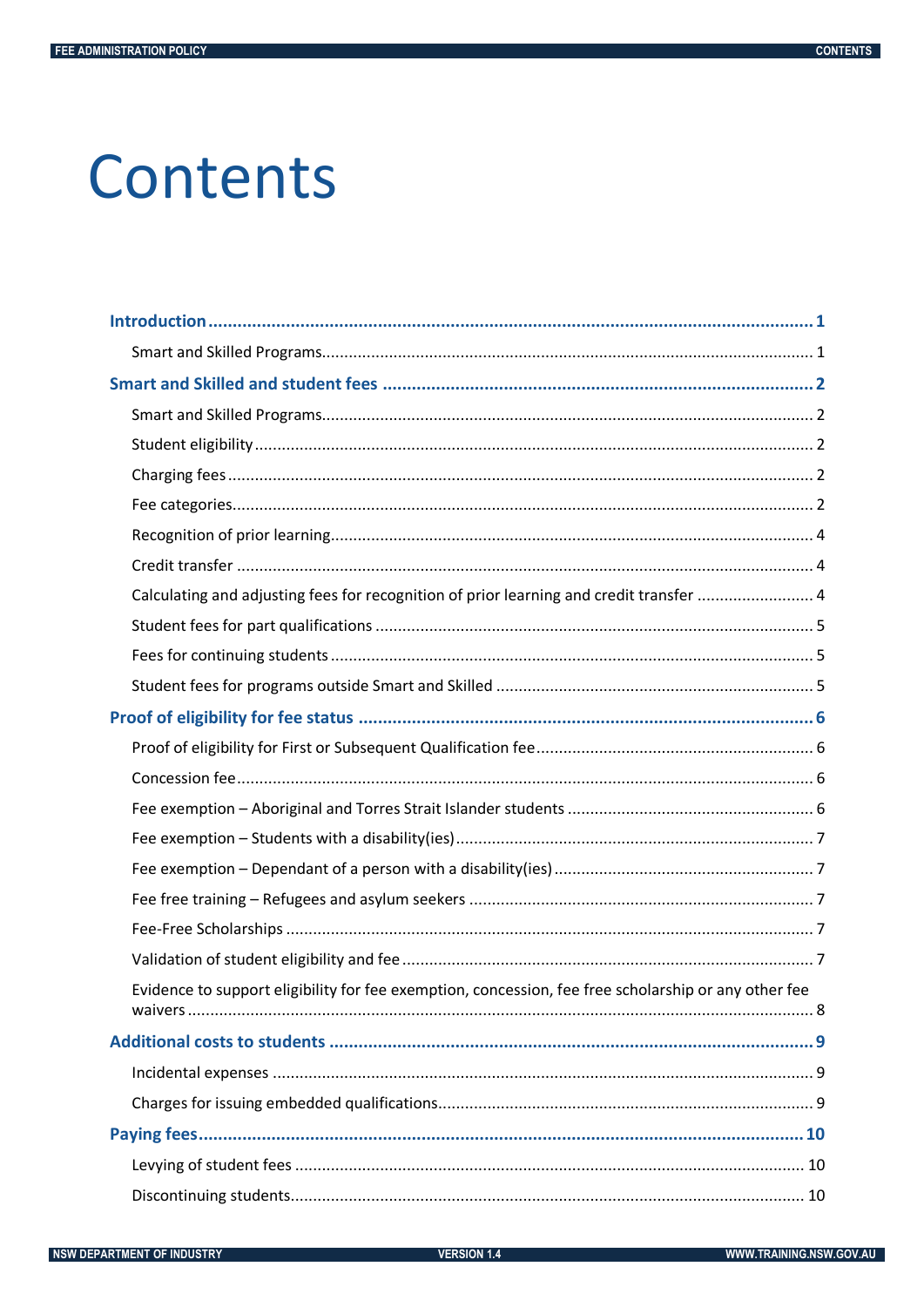| Appendix 3: Proof of eligibility - Acceptable evidence (Should be read in conjunction with the "Proof |
|-------------------------------------------------------------------------------------------------------|
| Appendix 4: Specified Commonwealth Government benefits and allowances for concession fees 25          |
|                                                                                                       |
| Appendix 6: Eligibility of Aboriginal and Torres Strait Islander students in defined interstate NSW   |
|                                                                                                       |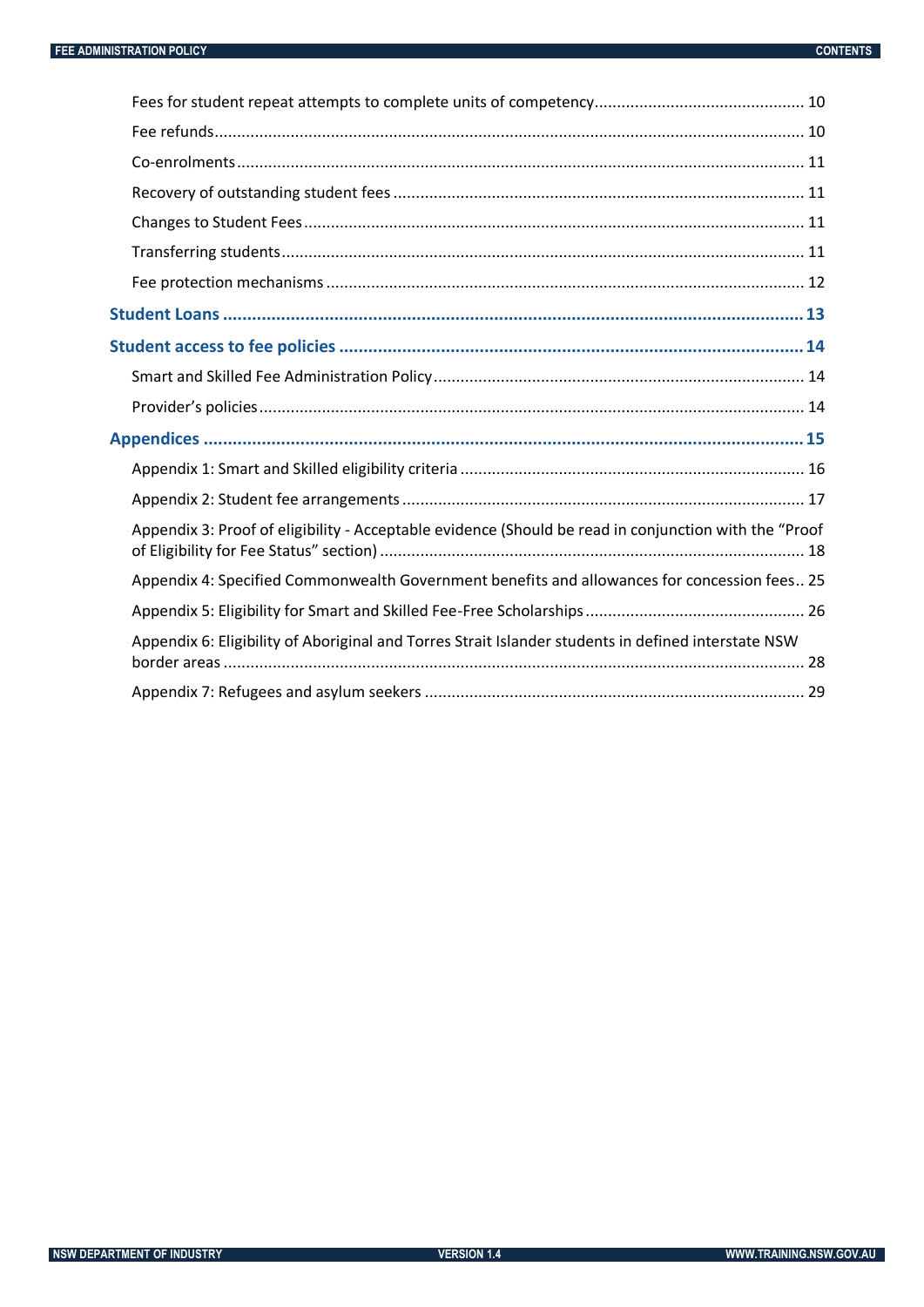## <span id="page-4-0"></span>Introduction

This policy sets out the requirements for the application and management of student fees under the following Smart and Skilled programs:

- **Smart and Skilled Entitlement Foundation Skills**
- **Smart and Skilled Entitlement Full Qualifications**
- **Smart and Skilled Entitlement Apprenticeships and** Traineeships
- **Smart and Skilled Targeted Priorities Full Qualifications**
- **Smart and Skilled Targeted Priorities Prevocational and** Part Qualifications.

This policy should be read in conjunction with the following documents:

- **Smart and Skilled Contract Terms and Conditions**
- **Smart and Skilled Operating Guidelines**
- **Any other relevant Smart and Skilled policy documents**

#### <span id="page-4-1"></span>**Smart and Skilled Programs**

The requirements for the application and management of student fees under the School Based Apprenticeships and Traineeships Program are set out in the School Based Apprenticeships and Traineeships Program Fee Administration Policy.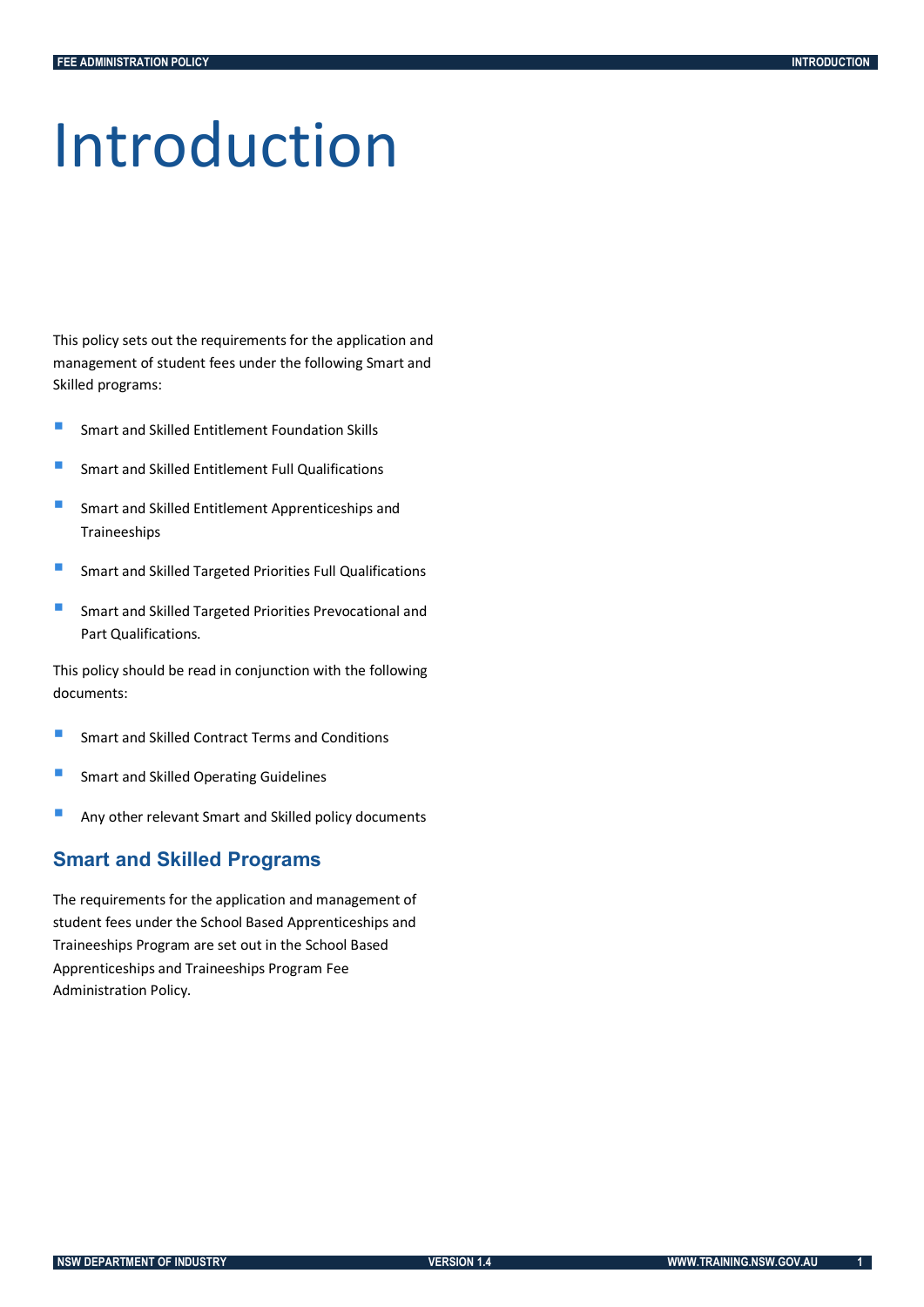## <span id="page-5-0"></span>Smart and Skilled and student fees

Under Smart and Skilled, a student contributes towards the cost of training through the payment of a student fee. The payment to the Provider is made up of the student fee and the subsidy from the government. Student fees are:

- set for the whole qualification, not annual or semester fees as some training providers did previously to Smart and Skilled
- lower for students doing their first post-school qualification
- set for the student and the qualification and will be the same regardless of the Provider chosen.

## <span id="page-5-1"></span>**Smart and Skilled Programs**

The NSW Skills List indicates the qualifications funded under Smart and Skilled. There are five Smart and Skilled Programs covering qualifications on the NSW Skills List:

- **Smart and Skilled Entitlement Foundation Skills**
- Smart and Skilled Entitlement Full Qualifications
- Smart and Skilled Entitlement Apprenticeships and Traineeships
- Smart and Skilled Targeted Priorities Full Qualifications
- Smart and Skilled Targeted Priorities Prevocational and Part Qualifications.

## <span id="page-5-2"></span>**Student eligibility**

To be eligible to be subsidised to undertake a Smart and Skilled program, an individual must meet the relevant eligibility criteria for Smart and Skilled programs.

To be eligible to enrol in an:

- Entitlement Full Qualification
- Targeted Priorities Full Qualification
- Entitlement Foundation Skills Qualification
- Targeted Priorities prevocational or part qualification,

a student must meet the citizenship requirements, be 15 years or over, live or work in NSW and no longer be at school or its equivalent.\*

NSW apprentices and new entrant trainees are automatically eligible for a Smart and Skilled subsidy for the NSW Skills List qualification that supports their apprenticeship or traineeship.

The Smart and Skilled eligibility criteria are described in Appendix 1.

\* Refer to Appendix 1 for more details.

#### <span id="page-5-3"></span>**Charging fees**

There are different categories of student fees, based on the qualification and the characteristics of the student. The schedule of fees for each qualification on the NSW Skills List can be accessed at:

[www.training.nsw.gov.au/smartandskilled/prices\\_fees.html.](http://www.training.nsw.gov.au/smartandskilled/prices_fees.html)

The Provider must charge the student the relevant fee set by the NSW Government. The relevant fee will be determined when the Provider enters the student data into the Smart and Skilled Provider Calculator.

#### <span id="page-5-4"></span>**Fee categories**

The student fee categories are:

- 1. Standard Student—First Qualification
- 2. Standard Student—Subsequent Qualification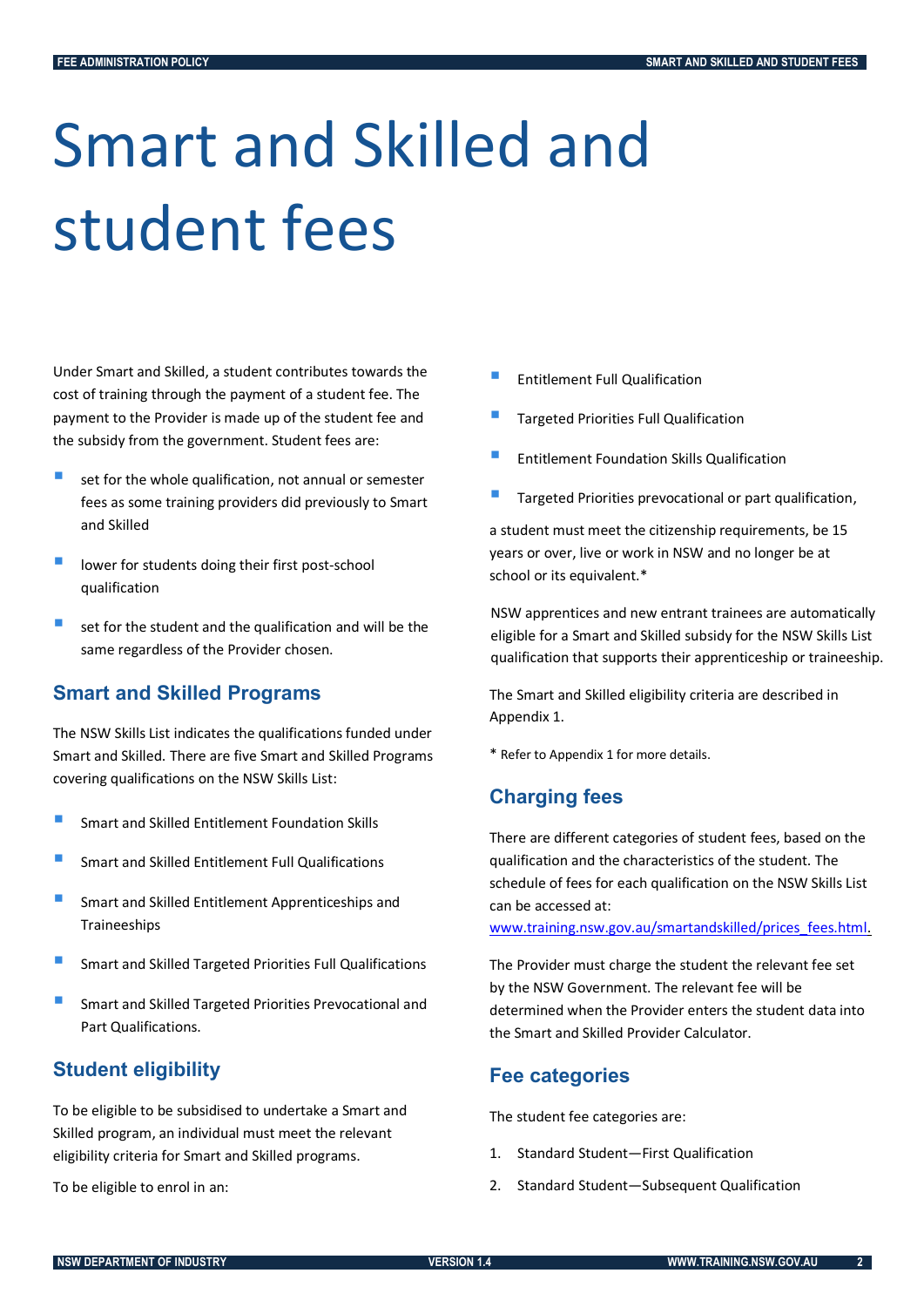- 3. Apprenticeship (for qualifications offered as part of an apprenticeship pathway)
- 4. Traineeship (for qualifications offered as part of a traineeship pathway)
- 5. Concession
- 6. Exemption

The process for calculating fee arrangements is at Appendix 2.

#### **Standard Student fees**

The Standard Student fee applies to students who are not doing an apprenticeship or traineeship or who do not qualify for a concession or an exemption.

- The **Standard Student—First Qualification** fee applies to students who do not already hold a post-school qualification from any tertiary sector. Qualifications include vocational and higher education qualifications achieved in Australia or overseas at any time previously. Qualifications not deemed to be post-school qualifications are qualifications achieved:
	- while at school as part of an individual's secondary education
		- or
	- prior to turning 17

The following qualifications have been determined not to be post-school qualifications:

- Certificate I qualifications
- Smart and Skilled Entitlement Foundation Skills qualifications
- Any other foundation skills qualification that is aimed at developing foundation skills as identified in the "National Foundation Skills Strategy" (up to and including Certificate III), including:
	- English language, literacy and numeracy (such as listening, speaking, reading, writing, digital literacy and use of mathematical ideas)
	- Employability skills (such as collaboration, problem solving, self-management, learning and information and communication technology skills required for participation in modern workplaces and contemporary life)
- Certificate IV NSW Tertiary Preparation Certificate.

Students who hold these qualifications will pay the First Qualification fee.

The First Qualification fee also applies to fees for 15 – 17 year olds regardless of any previous qualification.

 The **Standard Student—Subsequent Qualification Fee** applies to students who already hold a previous postschool qualification from any tertiary sector. This category includes vocational and higher education qualifications achieved in Australia or overseas at any time previously.

The Standard Student—Subsequent Qualification fee is the higher of the two Standard Student fees because individuals undertaking a second or subsequent postschool qualification have already benefitted from training.

Where a student completes a Smart and Skilled qualification and enrols in another Smart and Skilled qualification (except an apprenticeship or traineeship), the student will be charged the Standard Student— Subsequent Qualification fee for the subsequent qualification.

Note: There is no limit to the number of previous postschool qualifications a student can hold.

#### **Apprenticeship fees**

The fee for a qualification delivered under an apprenticeship pathway is lower than for a non-apprenticeship pathway. This means that the fee for an apprentice is lower than the fee for a student that is not an apprentice.

Apprenticeship qualification fees are capped at \$2,000.

#### **Traineeship fees**

The fee for a qualification delivered under a traineeship is lower than for a non-traineeship pathway. This means that the fee for a trainee is lower than the fee for a student that is not a trainee.

## **Traineeship qualification fees are capped at \$1,000.Concession fees**

Concession fees are discounted fees for disadvantaged students. Concessions fees are a flat fee for the qualification level.

A student who receives a specified Commonwealth Government welfare benefit or allowance is eligible for a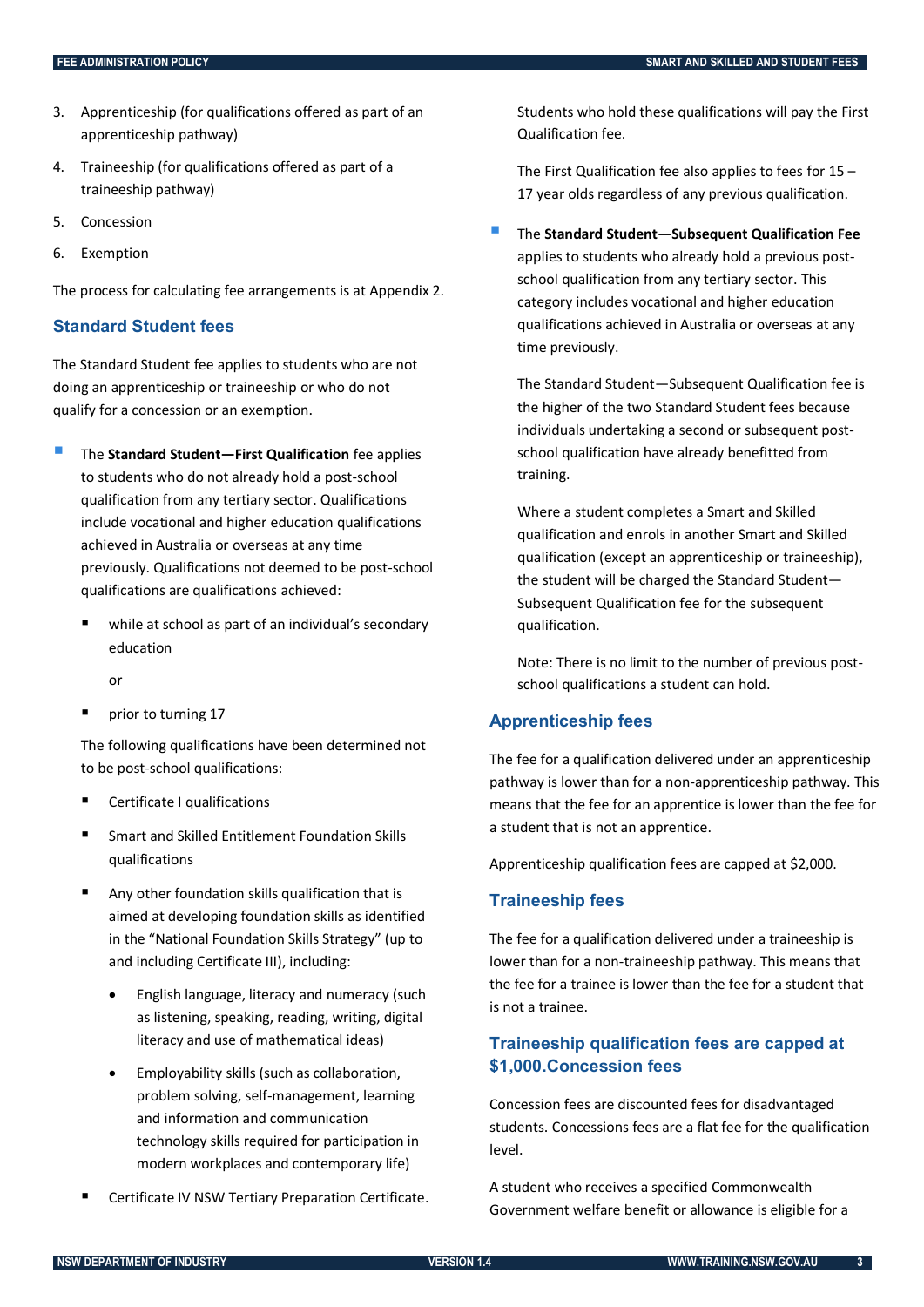concession fee for a qualification up to and including Certificate IV. A student who is receiving a specified benefit or allowance at the time of enrolment is eligible for a concession.

The concession fee is also available to a student who is a dependant of a person receiving a specified Commonwealth Government welfare benefit or allowance. To be eligible for the concession the person who the student is a dependant of must be receiving the benefit or allowance at the time of enrolment.

There are no concessions for students enrolling in Diplomas and Advanced Diplomas.

#### **Fee exemptions**

Students who qualify for a fee exemption are:

- Australian Aboriginal and Torres Strait Islander people
- people with a disability(ies) (that is people who meet the disability fee exemption criteria, including the dependent child, spouse or partner of a recipient of a Disability Support Pension). (See also Proof of eligibility for fee status)
- refugees and asylum seekers (that is people who meet the refugee and asylum seeker eligibility and exemption criteria specified at Appendix 7)
- recipients of Fee-Free Scholarships. (See also Proof of eligibility for fee status and Appendix 5 for scholarship eligibility rules).

#### **Frequency of exemption**

Australian Aboriginal and Torres Strait Islander students and students that meet the Smart and Skilled disability fee eligibility requirements ("students with a disability(ies)") and students who meet the refugee or asylum seeker eligibility and exemption criteria ("students who are a refugee or asylum seeker") will be exempt from fees for any Smart and Skilled enrolments for which they are eligible.

Australian Aboriginal and Torres Strait Islander students, "students with a disability(ies)" and students who are a refugee or asylum seeker must meet the Smart and Skilled eligibility criteria or be a NSW apprentice or a NSW new entrant trainee undertaking a Skills List traineeship qualification.

## <span id="page-7-0"></span>**Recognition of prior learning**

Where an eligible student is granted recognition of prior learning (RPL) for one or more units of competency, the qualification price will be adjusted and a new student fee determined.

The qualification price is based on both fixed and variable costs. The fixed cost of the qualification will be reduced by 50 per cent of the proportion of units of competency granted RPL. The variable cost will be reduced by 50 per cent of the total cost of the units of competency granted RPL.

Once the adjusted qualification price is calculated the new student fee will be determined at the same percentage of the price as the original student fee for that course (i.e. Adjusted Price x fee percentage).

Where RPL for a unit (or units) of competency is assessed by the Provider and only partially granted and some training delivery is still required, there is no reduction in the student fee and should not be entered in the Provider Calculator or reported as RPL granted.

## <span id="page-7-1"></span>**Credit transfer**

Where an eligible student is granted a credit transfer (CT) for one or more units of competency, the qualification price will be adjusted and a new student fee determined.

The fixed cost of the qualification will be reduced by the proportion of units of competency given credit transfer. The variable cost will be reduced by the total cost of each unit of competency granted credit transfer.

Once the adjusted qualification price is calculated the new student fee will be determined at the same percentage of the price as the original student fee for that course (i.e. Adjusted Price x fee percentage).

## <span id="page-7-2"></span>**Calculating and adjusting fees for recognition of prior learning and credit transfer**

Where RPL and/or CT are granted at enrolment, the Provider will need to use the Smart and Skilled Provider Calculator to determine the applicable student fee.

Where RPL and/or CT is granted after enrolment, or after a student commences a qualification, the Provider must report the outcome for the relevant unit(s) of competency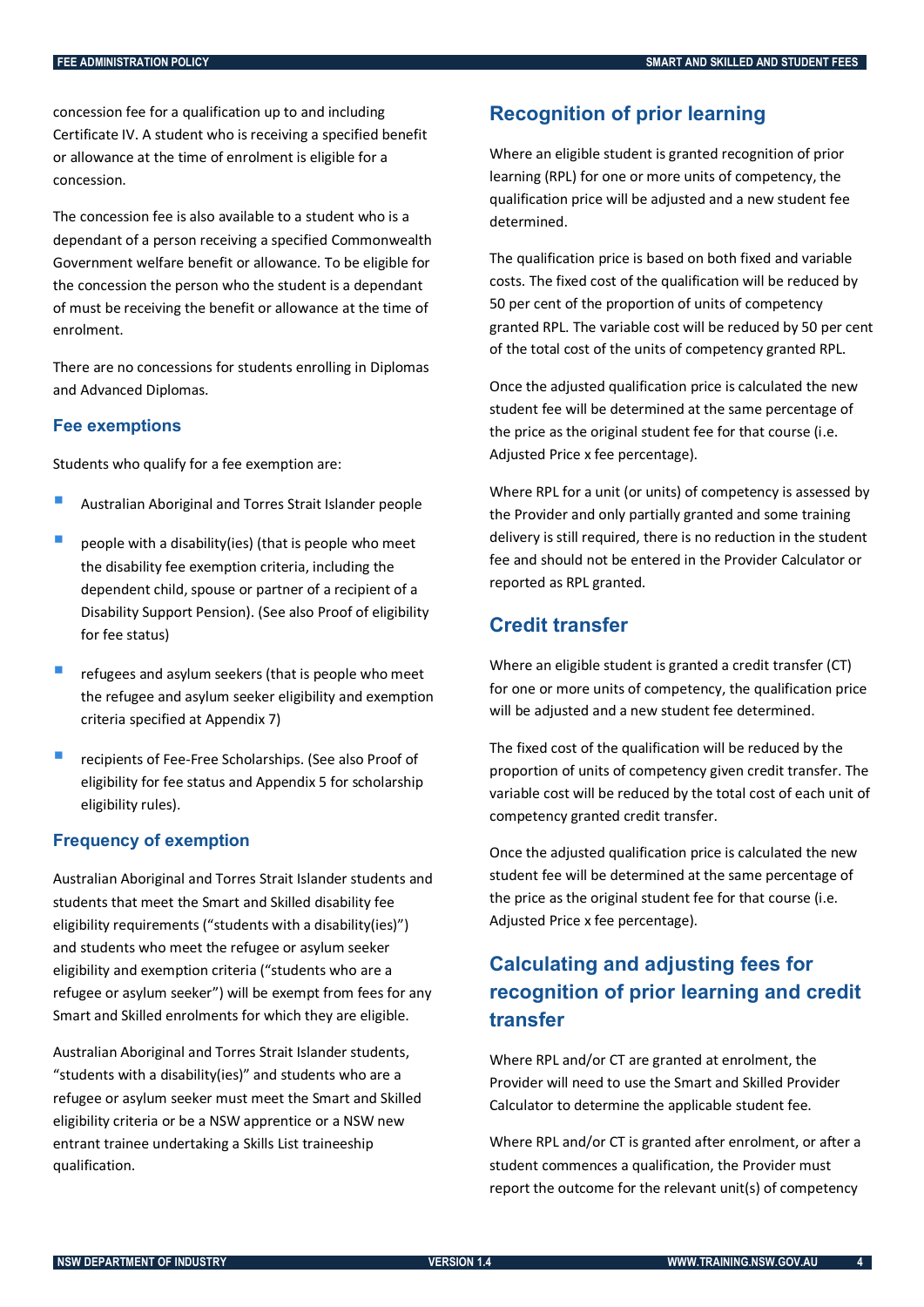in their next Smart and Skilled training activity data file submitted to the Department. The Department will make adjustments to the subsidy payment and advise the Provider of the new student fee. The Provider must take all necessary steps to advise affected students of adjusted fee and to adjust the fee levied, including adjustments to subsequent fee payment schedules.

The Provider must sight appropriate evidence, such as a testamur or a Unique Student Identifier (USI) transcript to grant credit transfer.

## **Fee for concession students where recognition of prior learning and/or credit transfer has been awarded.**

Where a student is eligible for a concession and has been awarded RPL and/or CT, if the adjusted Standard Student fee (First or Subsequent) is lower than the concession fee, the student will pay the relevant Standard Student fee.

## <span id="page-8-0"></span>**Student fees for part qualifications**

There are three areas of part qualifications that will be subsidised under the Smart and Skilled Targeted Priorities-Prevocational and Part Qualifications Program:

- 1. prevocational courses
- 2. pre-apprenticeship or pre-traineeship
- 3. priority groups and industries.

To be eligible to enrol in a subsidised part qualification, the student must meet the Smart and Skilled eligibility criteria outlined in Appendix 1.

Students undertaking a part qualification under the Smart and Skilled Targeted Priorities Prevocational and Part Qualifications Program will not be charged a fee. The Provider will receive a subsidy for the full price of training for these students.

Completing a part qualification under the Smart and Skilled Targeted Priorities Prevocational and Part Qualifications Program does not affect the fee eligibility of a student undertaking a full qualification under Smart and Skilled.

Where a student, as a result of undertaking two or more part qualifications under the Smart and Skilled Targeted Priorities Prevocational and Part Qualifications Program is awarded a full qualification, and subsequently undertakes a full qualification under the Smart and Skilled Entitlement

Full Qualifications or Smart and Skilled Targeted Priorities Full Qualifications Programs, and is eligible to pay a standard student fee, the student must pay the Standard Student – Subsequent Qualification Fee or the concession fee if a fee exemption is not applicable. The student must indicate at enrolment that they have previously achieved a full qualification.

### <span id="page-8-1"></span>**Fees for continuing students**

#### **Smart and Skilled continuing students**

Student fees under Smart and Skilled are for the whole qualification and should be determined at enrolment, and therefore apply until the student has completed training in that qualification. Students who have paid the full fee upfront, will not be charged an additional fee to continue their training even if the fee for the qualification increases from one activity period or year to the next..

#### **Continuing students who transitioned to Smart and Skilled who started training before 2015**

Students who started government-subsidised training before 1 January 2015, and who continued into 2015, would have paid a transition fee to continue their training. This fee was based on the proportion of the course the student had left to complete at the time based on the total nominal hours as determined by the Provider. As this fee was for the remainder of their training, an additional fee should not be charged for a student continuing training..

Further information about fees for continuing students that transitioned to Smart and Skilled in 2015 are in the 2015 Smart and Skilled Fee Administration Policy (this can be accessed at

[www.training.nsw.gov.au/smartandskilled/contract\\_policy.](https://www.training.nsw.gov.au/smartandskilled/contract_policy.html) [html\)](https://www.training.nsw.gov.au/smartandskilled/contract_policy.html)

## <span id="page-8-2"></span>**Student fees for programs outside Smart and Skilled**

Where training is part of fee for service arrangements made between an organisation and a training provider, student fees would be covered through these arrangements. These arrangements are outside Smart and Skilled.

Students who subsequently wish to apply for Smart and Skilled subsidised training will be subject to the same eligibility requirements as for all other Smart and Skilled students.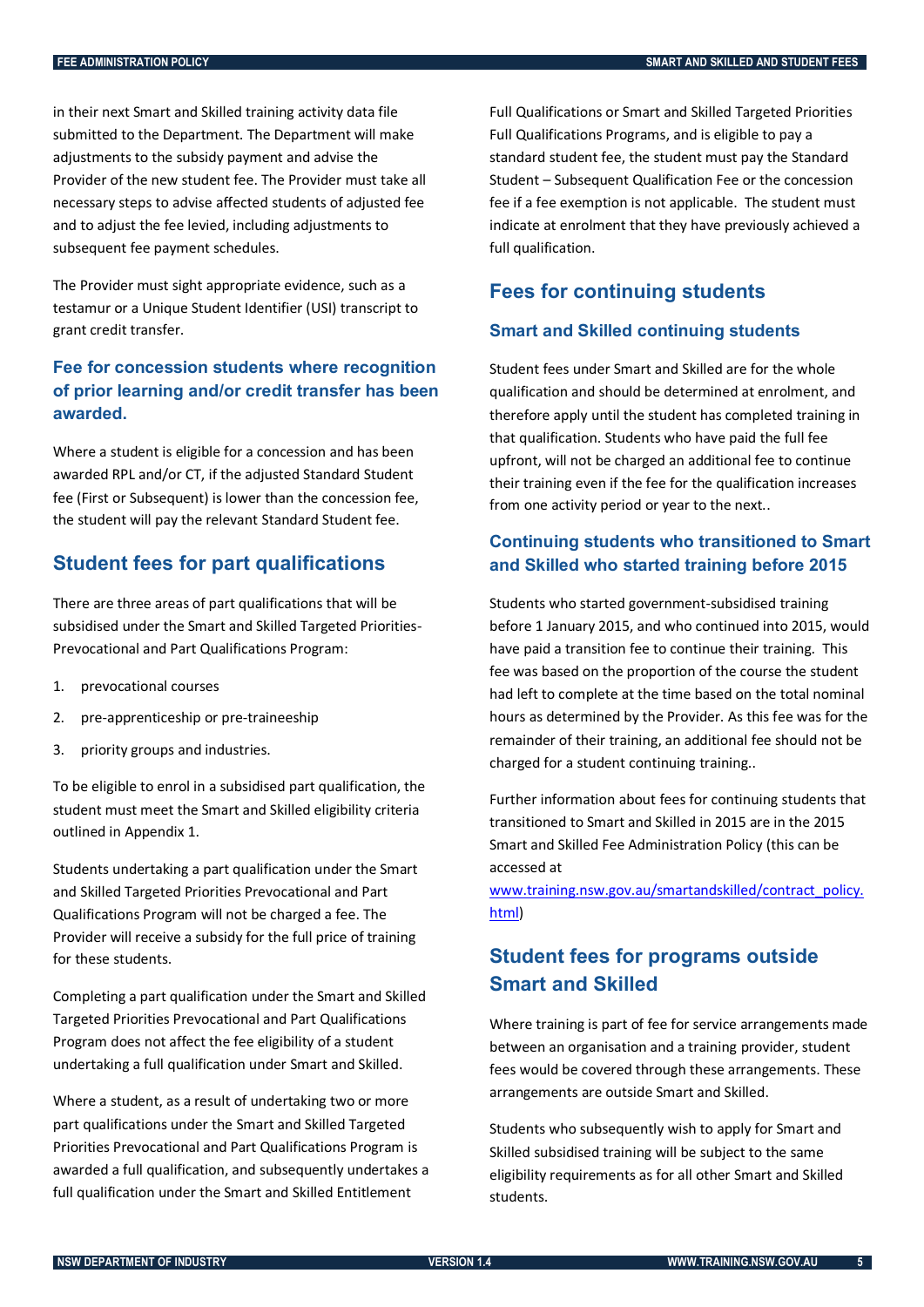# <span id="page-9-0"></span>Proof of eligibility for fee status

This section should be read in conjunction with Appendix 3.

An individual must declare that information provided with regard to eligibility is true, accurate, complete and not misleading.

Additionally, for some fee types an individual may be required to provide evidence to support their eligibility for the Smart and Skilled fee type. The Provider must sight or maintain certain evidence as detailed in this section and in Appendix 3. Details of acceptable evidence are included in Appendix 3.

## <span id="page-9-1"></span>**Proof of eligibility for First or Subsequent Qualification fee**

A student is required to declare any post-school qualifications to assess eligibility for a First or Subsequent Qualification Standard Student fee.

Smart and Skilled data and data from the Unique Student Identifier may also be used as evidence of a student's previous post-school qualifications, to assess the appropriate Standard Student fee.

## <span id="page-9-2"></span>**Concession fee**

Proof of eligibility is required.

A list of the specified Commonwealth Government welfare benefits and allowances is at Appendix 4. The recipient of a specified Commonwealth Government welfare benefit or allowance must provide the following proof of eligibility for a concession:

 a letter from the Department of Human Services (Centrelink) confirming receipt of the benefit. The letter should clearly show the Centrelink Reference Number (CRN) and the benefit or allowance category; or

- a current concession card that shows the CRN and clearly shows the benefit or allowance category; or
- a current Centrelink income statement that clearly shows the CRN and the benefit or allowance category; or
- any other evidence that clearly shows the CRN and the benefit or allowance category; or
- documentary evidence from the Department of Veterans' Affairs stating their pension/benefits status; or
- for people applying for Austudy or Youth Allowance, an approval letter from Centrelink that shows the CRN and indicates that commencement date of their benefit is within two weeks of their enrolment or two weeks within the date of the first class attendance or participation in training.

An individual who is seeking a concession as a dependent child, spouse or partner of someone who is receiving a specified Commonwealth Government welfare benefit or allowance must provide documentary evidence that Centrelink recognises the individual as the dependant. The evidence should clearly show the CRN of the benefit or Commonwealth Government welfare recipient.

## <span id="page-9-3"></span>**Fee exemption – Aboriginal and Torres Strait Islander students**

Australian Aboriginal and Torres Strait Islander students prove their status and eligibility for a fee exemption through descent, self-identification and community identification. Students will need to declare their status and be able to provide documentary evidence of community identification, if required.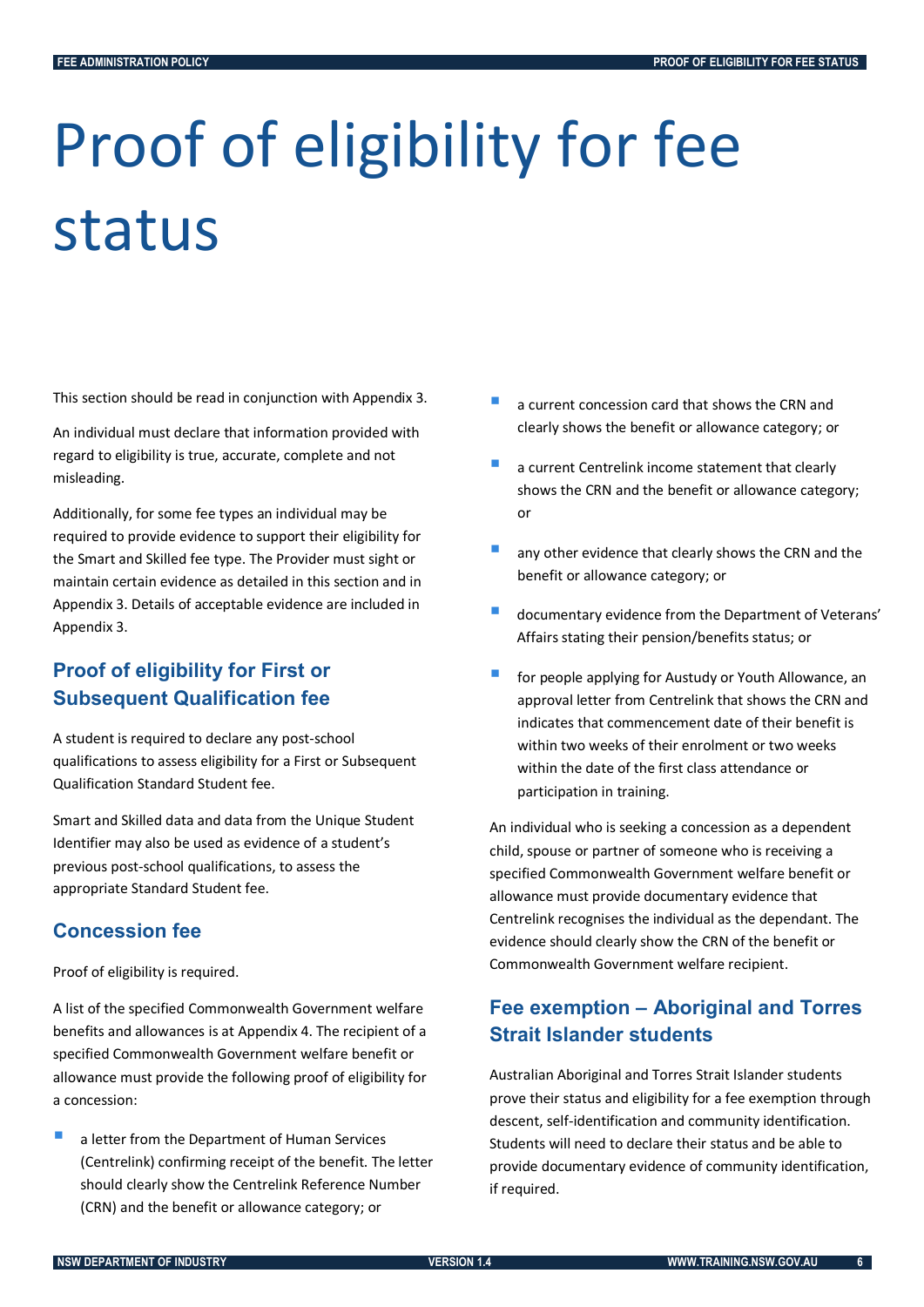## <span id="page-10-0"></span>**Fee exemption – Students with a disability(ies)**

Proof of eligibility is required.

A student who seeks a fee exemption on the basis of disability will need to provide:

- a letter from Centrelink confirming receipt of the Disability Support Pension. The letter should clearly show the Centrelink Reference Number (CRN); or
- a current Disability Pensioner Concession Card that shows the CRN; or
- a current Centrelink income statement for the Disability Support Pension, which clearly shows that income is for the disability pension and also shows the CRN; or
- any other evidence that clearly shows the CRN and confirms receipt of the Disability Support Pension; or
- documentary evidence of support demonstrating a clear additional need as a result of the student's disability. This evidence must be a letter or statement from:
	- a medical practitioner; or
	- an appropriate government agency such as Veteran's Affairs or a TAFE NSW teacher consultant (for students with a disability), a school counsellor or special education coordinator, Centrelink, a Disability Service Provider, or a Job Capacity Assessor; or
	- a specialist allied health professional (including a rehabilitation counsellor, psychologist, speech pathologist, or occupational therapist).

## <span id="page-10-1"></span>**Fee exemption – Dependant of a person with a disability(ies)**

Proof of eligibility is required.

An individual who is seeking an exemption as a dependant child, spouse or partner of someone who is receiving a Commonwealth Government Disability pension must provide documentary evidence that Centrelink recognises the individual as a dependant. The evidence should clearly show the CRN of the Disability Pension Recipient.

## <span id="page-10-2"></span>**Fee free training – Refugees and asylum seekers**

Proof of eligibility is required.

A student who seeks a fee exemption on the basis of their visa status will need to provide visa documentation, or documentation such as an ImmiCard where appropriate, which states that they hold one of the visas specified in Appendix 7.

## <span id="page-10-3"></span>**Fee-Free Scholarships**

Proof of eligibility is required.

Smart and Skilled Free-Free Scholarships are a category of "Fee Exemption"; meaning that Fee-Free Scholarship recipients are exempt from paying student fees. Training providers will be compensated for the student fee revenue foregone as a result of the student being fee exempt rather than paying the concession fee. The payment to training providers will proceed in accordance with the Smart and Skilled Contract Terms and Conditions (clause 18 Subsidy and Loadings).

The eligibility criteria for a Fee-Free Scholarship and the evidence requirements are at Appendix 5.

## <span id="page-10-4"></span>**Validation of student eligibility and fee**

The Provider must use the Provider Calculator to confirm an individual's Smart and Skilled eligibility for a qualification.

The Provider must charge the student the relevant fee set by the NSW Government which will be validated by the Provider Calculator.

The Provider cannot charge students a fee other than what is calculated by the NSW Government through the Provider Calculator. This means the Provider cannot discount the fee, charge a higher fee or exempt students from paying the fee determined by the Provider Calculator.

Circumstances may arise where the fee quoted by the NSW Government must be adjusted (such as where the student obtains a credit transfer or recognition of prior learning after enrolment or after commencement). See sections on Credit Transfer and Recognition of Prior Learning for more information.

A Student Fee Estimator is available on the Course Finder search on the Smart and Skilled website that individuals can use to check their eligibility and estimate their fee for NSW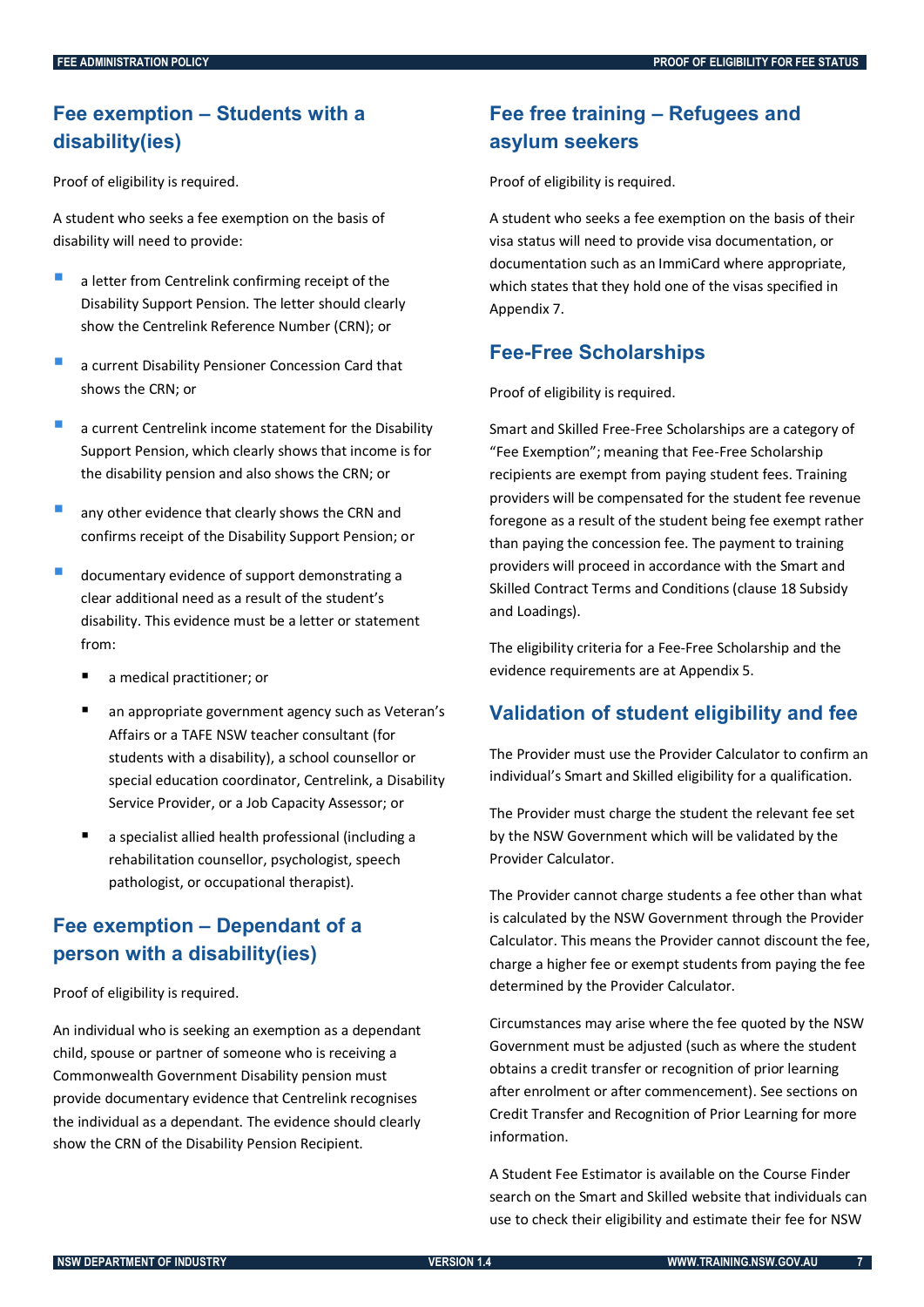Skills List qualifications. This will be an estimate only, and the final student fee will be calculated through the Provider Calculator.

## <span id="page-11-0"></span>**Evidence to support eligibility for fee exemption, concession, fee free scholarship or any other fee waivers**

The Provider must sight or retain certain evidence that supports a student's eligibility to fee free training or a concession fee.

A summary of evidence required and whether it must be sighted or retained is at Appendix 3.

Where evidence is not retained, a record must be kept of what evidence was sighted, when it was sighted and by whom.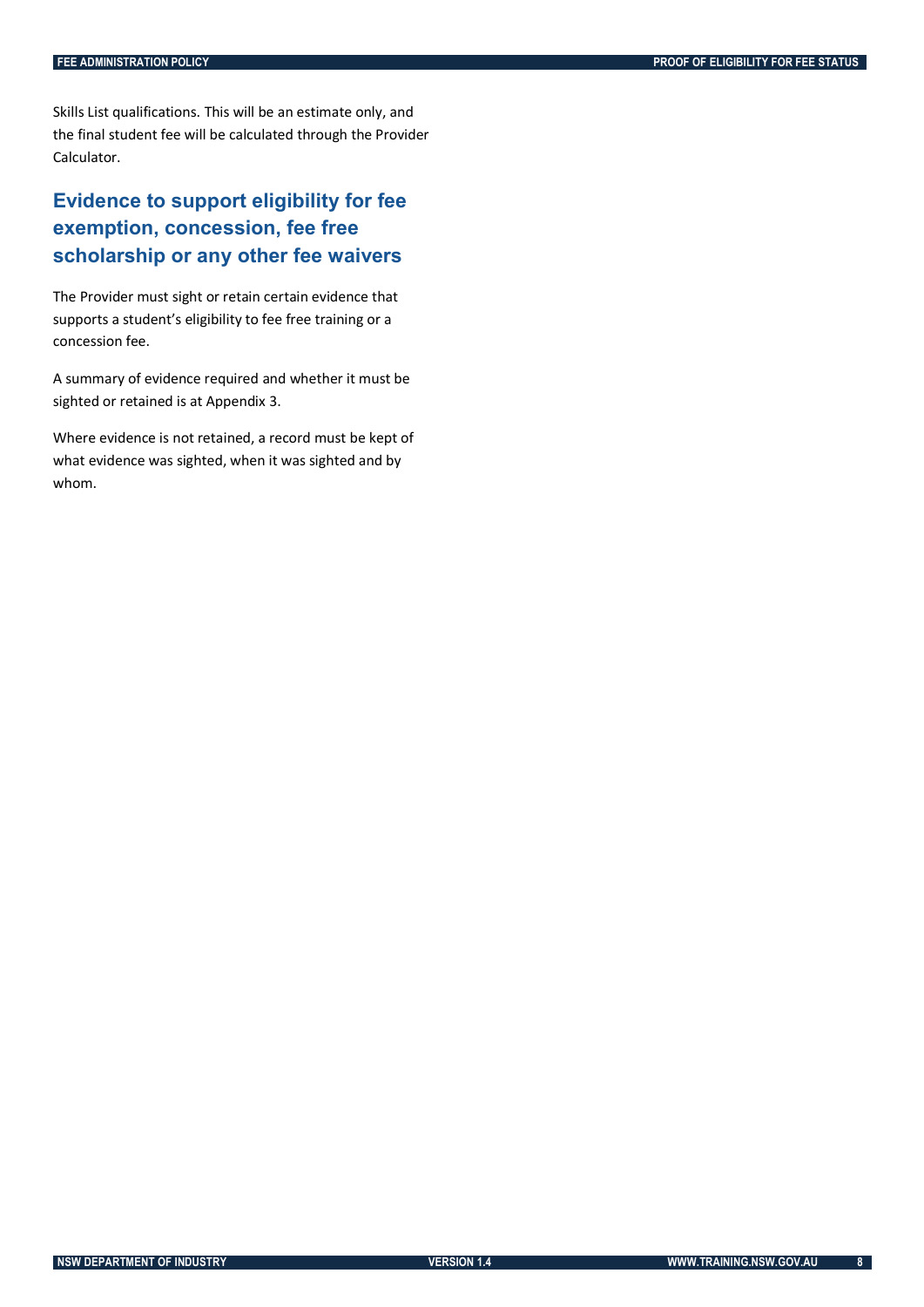## <span id="page-12-0"></span>Additional costs to students

## <span id="page-12-1"></span>**Incidental expenses**

The price of a qualification, which is made up of the government subsidy and student fee, will cover the total costs incurred by the Provider to deliver the training, including assessment. However, there may be some instances of a personal cost to a student over and above the student fee. These costs include:

 essential equipment and other items that the student has the choice of acquiring from the Provider, or from a supplier other than the Provider, that become the physical property of the student, are retained by the student on completion of training, and are not consumed during the training

**Example:** chef knives, makeup kit, tool kit.

 an optional charge for an item that is not essential for the student to complete the training

**Example**: A Provider makes available standard flowers to a student for a floristry qualification to create a flower arrangement, but the student would like to use more expensive exotic flowers. The student would be required to purchase the more expensive flowers from the Provider or another supplier.

 an optional charge for an alternative form of access to an item or service that is an essential component of the training, but is otherwise made readily available at no additional fee by the Provider

**Example**: The textbook for a qualification is an online resource but a student would like a hardcopy. In this instance, the student can purchase the textbook. The textbook would become the student's personal property.

- field trips and food, transport and accommodation costs associated with the provision of field trips that form part of the training
- any textbook the student requires to undertake their qualification that is retained by the student after completion of the qualification.

For each qualification, the Provider must publish on its website any additional costs that a student will or may incur and ensure that students are aware of these costs prior to enrolment.

The Provider must provide the student or employer (where relevant) with receipts for any monies collected by the Provider for incidental expenses. The Provider must retain copies of receipts issued.

## <span id="page-12-2"></span>**Charges for issuing embedded qualifications**

In some cases a qualification may include all the units of competency required to complete a lower level qualification, an 'embedded' qualification. The student may wish to be issued with a testamur for the lower level qualification in addition to the higher one they enrolled in. In this case the student has paid the fee for the higher level qualification. The Provider may charge an administrative fee to produce the additional testamur but the student will not be required to pay additional student fees for the lower level qualification.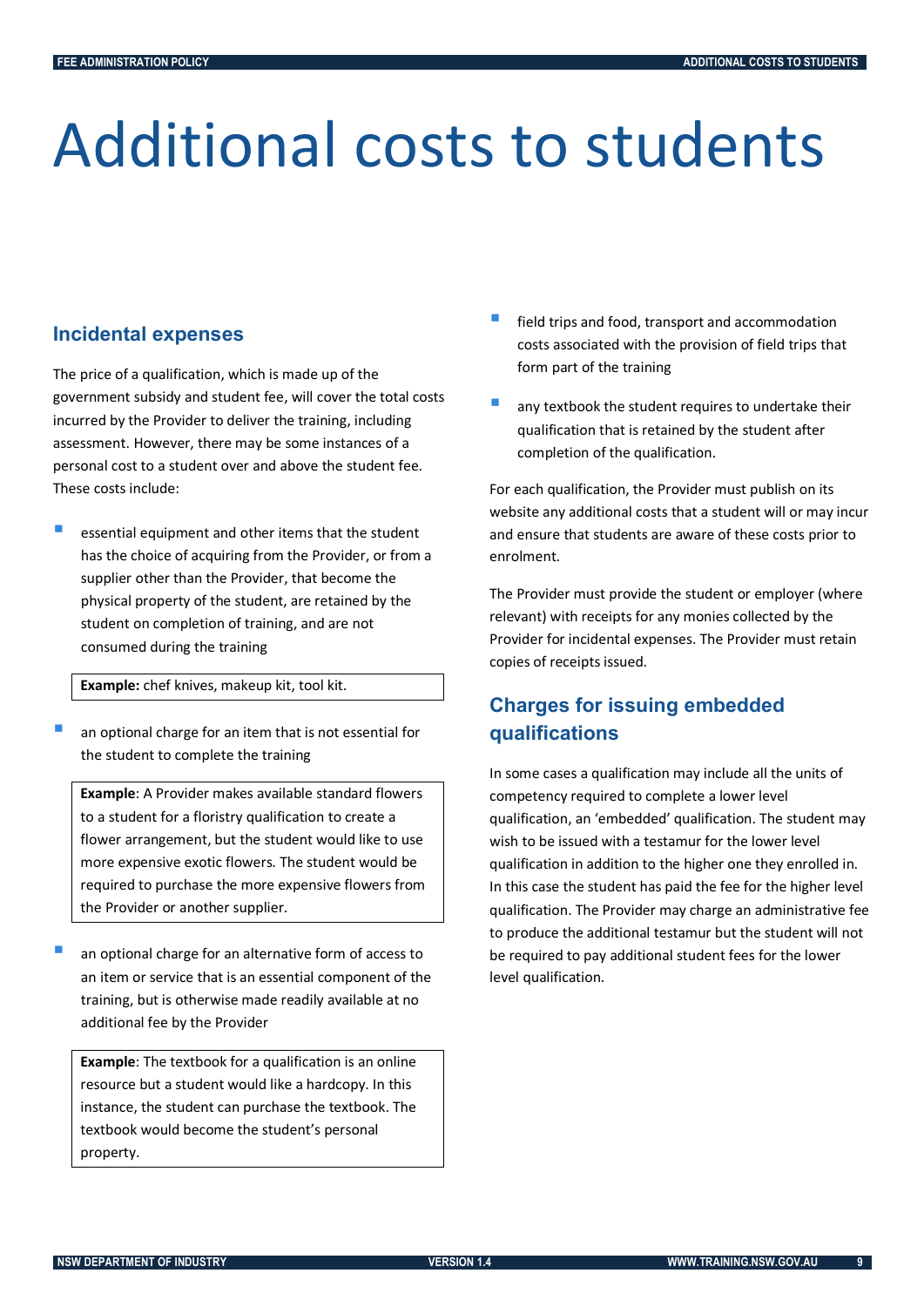# <span id="page-13-0"></span>Paying fees

## <span id="page-13-1"></span>**Levying of student fees**

The Provider can determine the payment arrangements for student fees, but the Provider must publish information and inform students of these arrangements before the student enrols.

The Provider must collect all fees to be paid by the student by the time they complete their subsidised training. A Provider, or a related entity or organisation, must not pay the student fee on behalf of a student unless the Provider is also:

- the student's employer; or
- is a provider of government-funded employment services (Jobactive) and the student is a client.

There are no other circumstances whereby a Provider may pay a fee on a student's behalf.

The Provider must retain student fees that it collects or evidence that either of the two conditions above were met.

Where a student has applied for a VET FEE-HELP loan (or a loan from any other replacement Commonwealth Government loan program) the amount will be paid directly to the Provider by the Commonwealth Government.

#### **Arrangements for payment of fees for apprentices and trainees**

Some Modern Awards include provisions that require the employer to pay the fee on behalf of their apprentice or trainee. Where this is the case the employer will pay the student fee.

#### **Subcontracting**

Where the Provider enters into a subcontracting arrangement, the subcontractor is not to charge the student a fee or any additional costs. All fees and any additional

costs must be levied by the Provider in accordance with this Policy.

## <span id="page-13-2"></span>**Discontinuing students**

#### **Withdrawal without penalty**

The Provider must advise the student, prior to any fees being paid, of the 'withdrawal with no penalty' cut-off date, i.e. the date by which the student can withdraw and be refunded any fees paid at enrolment. This date is determined by the Provider.

#### **Withdrawal after the cut-off date without penalty**

Where a student withdraws from training, the Provider must:

- give the exiting student a statement of fees that includes all fees applied and any fees refunded, if applicable
- comply with Paragraph <sup>9</sup> of the Smart and Skilled Operating Guidelines.

## <span id="page-13-3"></span>**Fees for student repeat attempts to complete units of competency**

The Provider will not be paid additional subsidy for repeat attempts by a student to complete a unit of competency. The Provider must have a policy on the number of times a student can attempt to complete a unit of competency for their student fee. The Provider must make students aware of the policy prior to or at enrolment.

## <span id="page-13-4"></span>**Fee refunds**

The Provider must have a refund policy.

The policy must include but is not limited to:

 the 'withdrawal with no penalty' cut-off date (as determined by the Provider)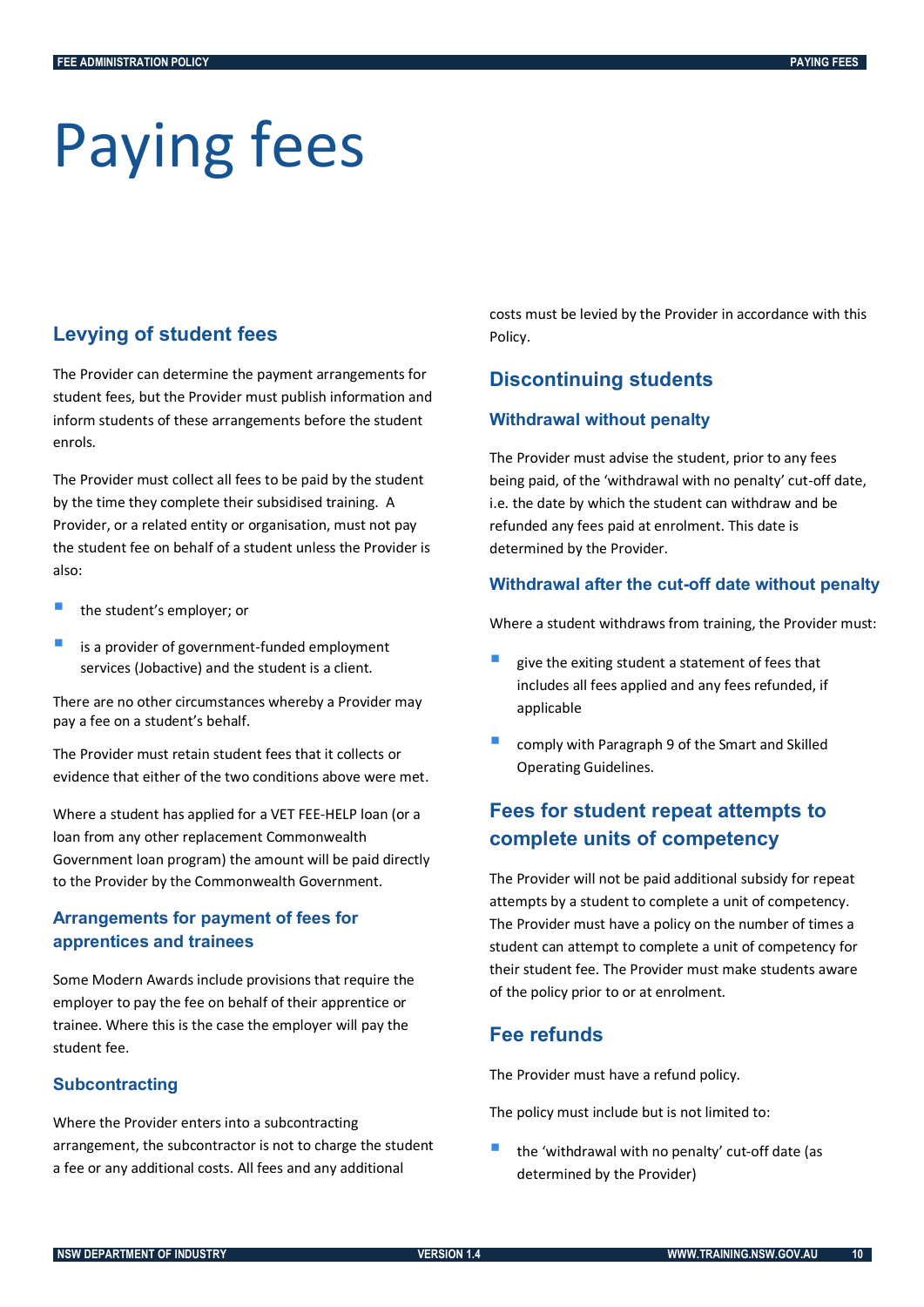- <sup>a</sup> process for refunding a student who withdraws from training not of their own accord. For example, where the Provider closes or where the Provider is no longer approved to deliver Smart and Skilled training
- a process for partial refund of fees (when necessary) where recognition of prior learning and/or credit transfer has been granted
- information on whether the student will get a refund if they withdraw from a qualification but have completed all the requirements for a lower level qualification, which attracted a lower student fee.

For VET FEE-HELP (or any other replacement Commonwealth Government loan program) approved qualifications, the Provider must comply with the Commonwealth's VET FEE-HELP (or any other replacement Commonwealth Government loan program's) Refund policy.

The Provider must publish and make students aware of the fee refund policy before enrolment.

#### <span id="page-14-0"></span>**Co-enrolments**

The Provider must charge a fee for each Smart and Skilled qualification that a student enrols in. For example, if a student enrols in both a traineeship qualification and a foundation skills qualification, the student must pay the student fee applicable for both qualifications.

#### <span id="page-14-1"></span>**Recovery of outstanding student fees**

The Provider must have a process for the recovery of outstanding fees from a student. The Provider must publish and make the student aware of this Policy.

#### <span id="page-14-2"></span>**Changes to Student Fees**

The student will pay the fee for the qualification that applies in the year when they commence training. The student will not be affected by any subsequent changes to Smart and Skilled fees.

### <span id="page-14-3"></span>**Transferring students**

A student undertaking a Smart and Skilled qualification may withdraw from a qualification with a Smart and Skilled Provider and transfer to another Smart and Skilled Provider to complete their qualification because:

- they chose to of their own accord
- their initial Provider closes
- their initial Provider's Smart and Skilled Contract has been terminated.

#### **Students who transfer of their own accord**

Where a student transfers of their own accord from their initial Smart and Skilled Provider to another Smart and Skilled Provider to complete their training, standard credit transfer rules will apply when calculating the student fee. To do this, the student's subsequent Provider must obtain a statement of attainment from the student (issued by the initial Provider) to determine what credit should be granted. The subsequent Provider must use the Smart and Skilled Provider Calculator to determine the student fee.

In this situation, the student may end up contributing more towards the cost of their training.

## **Students who transfer due to Provider closure or contract termination**

The following rules apply to a student who transfers due to a Provider's closure or the termination of a Provider's Smart and Skilled Contract:

- The fees charged in total by the two Smart and Skilled Providers cannot exceed the student fee quoted by the initial Provider.
- Where the combined fee exceeds the original fee quoted, the subsequent Provider must contact the Department to confirm fee to be charged, before enrolling the student and charging any fees. Any fee gap will be paid to the Provider by the Department.

Therefore where a student transfers from their initial Smart and Skilled Provider to another Smart and Skilled Provider to complete their training, and the transfer is not of the student's own accord, the subsequent Provider must obtain from the student:

- a statement of attainment issued by the previous Smart and Skilled Provider
- an up-to-date training plan (issued by the initial Smart and Skilled Provider) that lists all units of competency achieved, commenced but not completed, and/or not started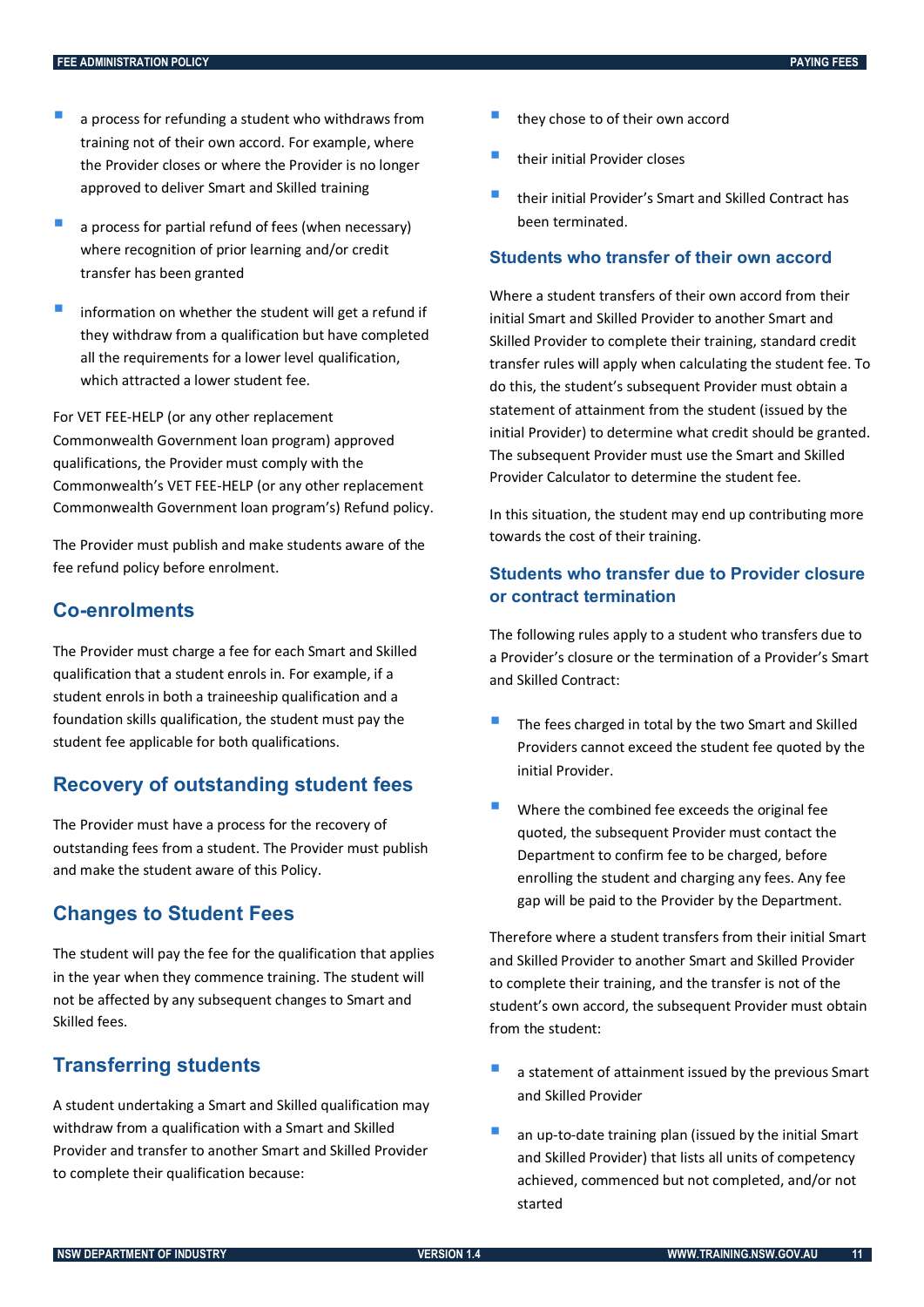a statement of fees issued by the previous Smart and Skilled Provider.

The subsequent Provider can then enter the details into the Smart and Skilled Provider Calculator to determine the student's fee.

Obtaining the above documentation may not be possible where the initial provider closes. In these instances, the Provider should seek assistance from the Department to determine the student's fee.

#### **Students transitioning from superseded qualifications**

Where a student is enrolled in a qualification that is superseded and the student is required to transition to the new qualification to continue training and complete, and the price of the new qualification is different to that of the superseded qualification:

- the provider will continue to be paid the applicable subsidy for the superseded qualification
- the student fee will remain the same.

#### <span id="page-15-0"></span>**Fee protection mechanisms**

The Provider must comply with Clause 7.3 of the Australian Skills Quality Authority's (ASQA) *Users' Guide: Standards for Registered Training Organisations (RTOs) 2015* relating to a provider's responsibility to protect prepaid fees by learners.

Clause 7.3 states that where the RTO requires, either directly or through a third party, a prospective or current learner to prepay fees in excess of a total of \$1500 (being the threshold prepaid fee amount), the RTO must meet the requirements set out in the Requirements for Fee Protection in Schedule 6 of the Users' Guide.

The requirements set out in Schedule 6 are summarised below:

- Government entities and Australian Universities must implement a policy addressing learner fee protection arrangements.
- All other RTOs must implement one or more of the following arrangements:
	- The RTO holds an unconditional financial guarantee from a bank operating in Australia; or
- The RTO is a member of an approved Tuition Assurance Scheme approved by its VET Regulator; or
- The RTO has any other fee protection measure approved by the VET Regulator.

RTOs may collect up to \$1,500 in prepaid fees from a learner without needing to take any action to protect these fees.

The Users' Guide can be found here:

[www.asqa.gov.au/verve/\\_resources/Users\\_Guide\\_to\\_the\\_Stan](http://www.asqa.gov.au/verve/_resources/Users_Guide_to_the_Standards_for_Registered_Training_Organisations_RTOs_2015.pdf) [dards\\_for\\_Registered\\_Training\\_Organisations\\_RTOs\\_2015.pdf](http://www.asqa.gov.au/verve/_resources/Users_Guide_to_the_Standards_for_Registered_Training_Organisations_RTOs_2015.pdf)

Where any changes are made to ASQA's requirements for the protection of student fees, these override fee protection obligations set out in the Smart and Skilled Fee Administration Policy.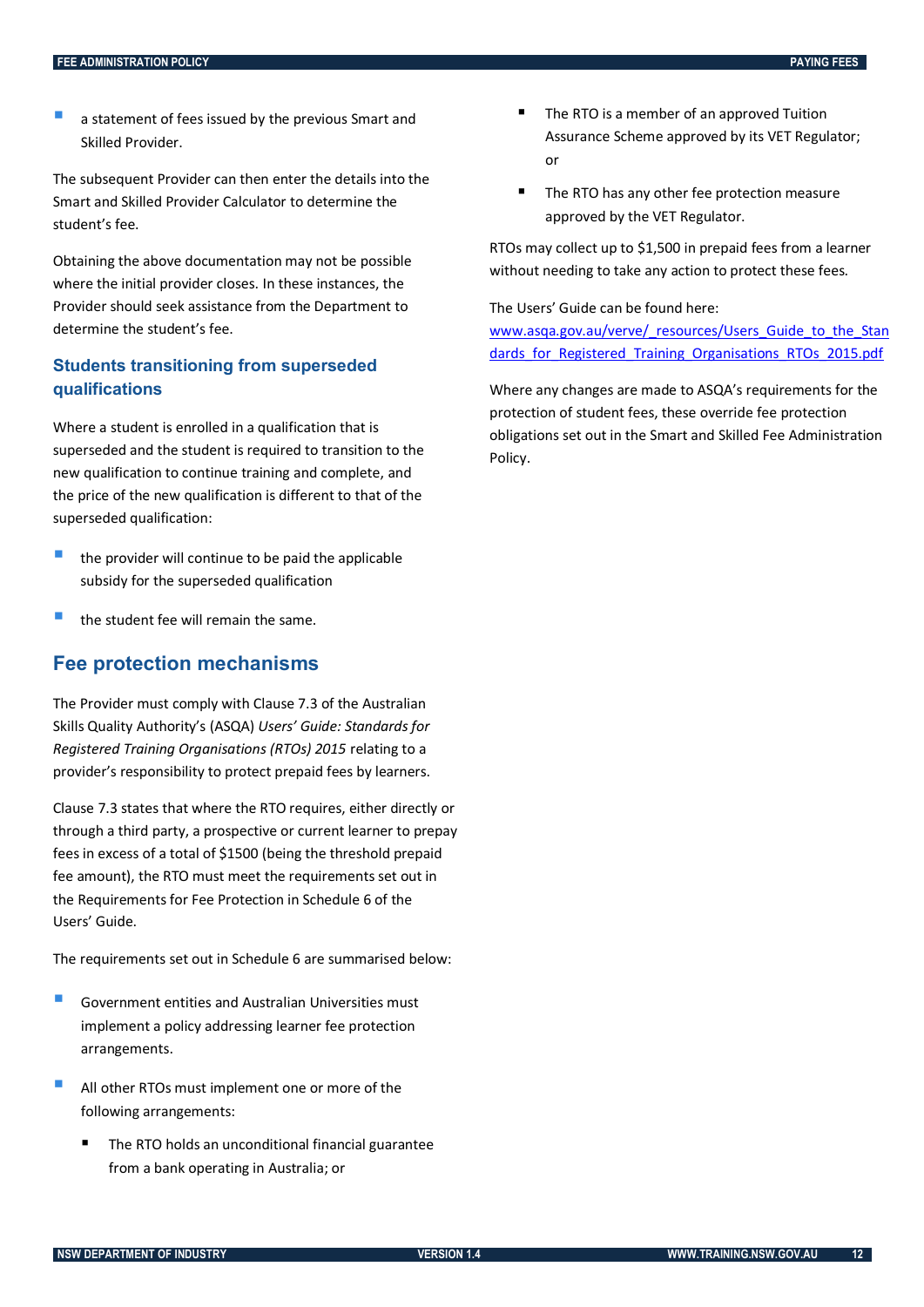## <span id="page-16-0"></span>Student Loans

Where a student obtains a Commonwealth Government student loan through the Provider, the Provider must comply with all the requirements of the Commonwealth Government loan program.

Information for students on the current Commonwealth Government VET loan program, VET Student Loans, is available from the Commonwealth Government's Study Assist website at:

[studyassist.gov.au/sites/studyassist/vet%20student%20loan](http://studyassist.gov.au/sites/studyassist/vet%20student%20loans/vet%20student%20loan/pages/vet-student-loans-) [s/vet%20student%20loan/pages/vet-student-loans-.](http://studyassist.gov.au/sites/studyassist/vet%20student%20loans/vet%20student%20loan/pages/vet-student-loans-)

Provider information on VET Student Loans is available from: [education.gov.au/vet-information-providers.](https://www.education.gov.au/vet-information-providers)

**VET Student Loans commenced on 1 January 2017, replacing the VET FEE-HELP scheme, which ceased on 31 December 2016.**

**For further information please visit the VET Student Loans website a[t education.gov.au/vet-student-loans.](https://www.education.gov.au/vet-student-loans)**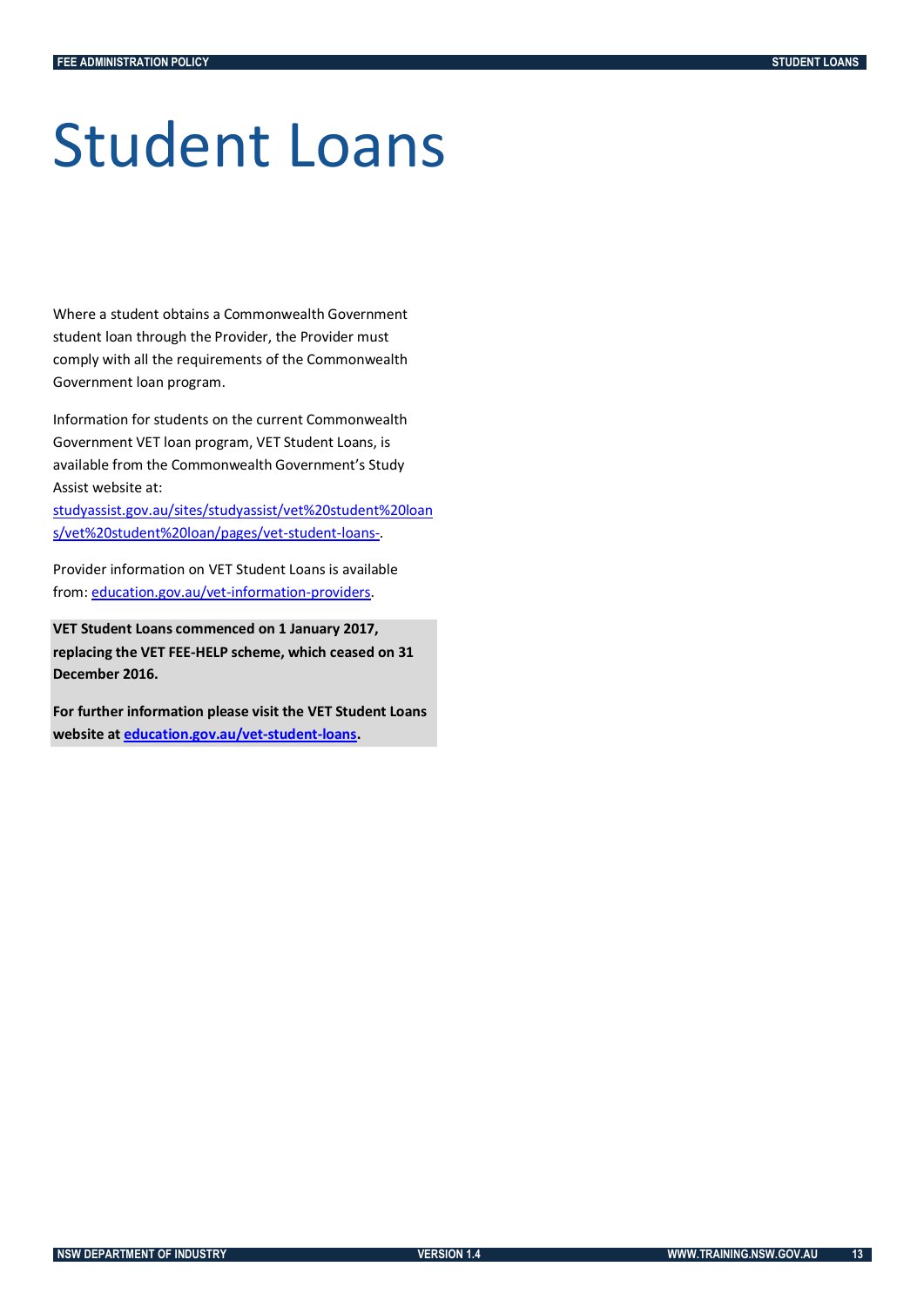## <span id="page-17-0"></span>Student access to fee policies

## <span id="page-17-1"></span>**Smart and Skilled Fee Administration Policy**

The Provider must give each student access to this Smart and Skilled Fee Administration Policy before or at the time of enrolment.

## <span id="page-17-2"></span>**Provider's policies**

As listed throughout this document the Provider must also make students aware of its policies or processes on:

- **E** evidence required for student eligibility for Smart and Skilled, Smart and Skilled programs and fee exemptions and concessions where relevant
- **Withdrawal without penalty**
- **P** repeat attempts to complete a unit of competency
- fee refunds
- recovery of outstanding fees
- levying of student fees.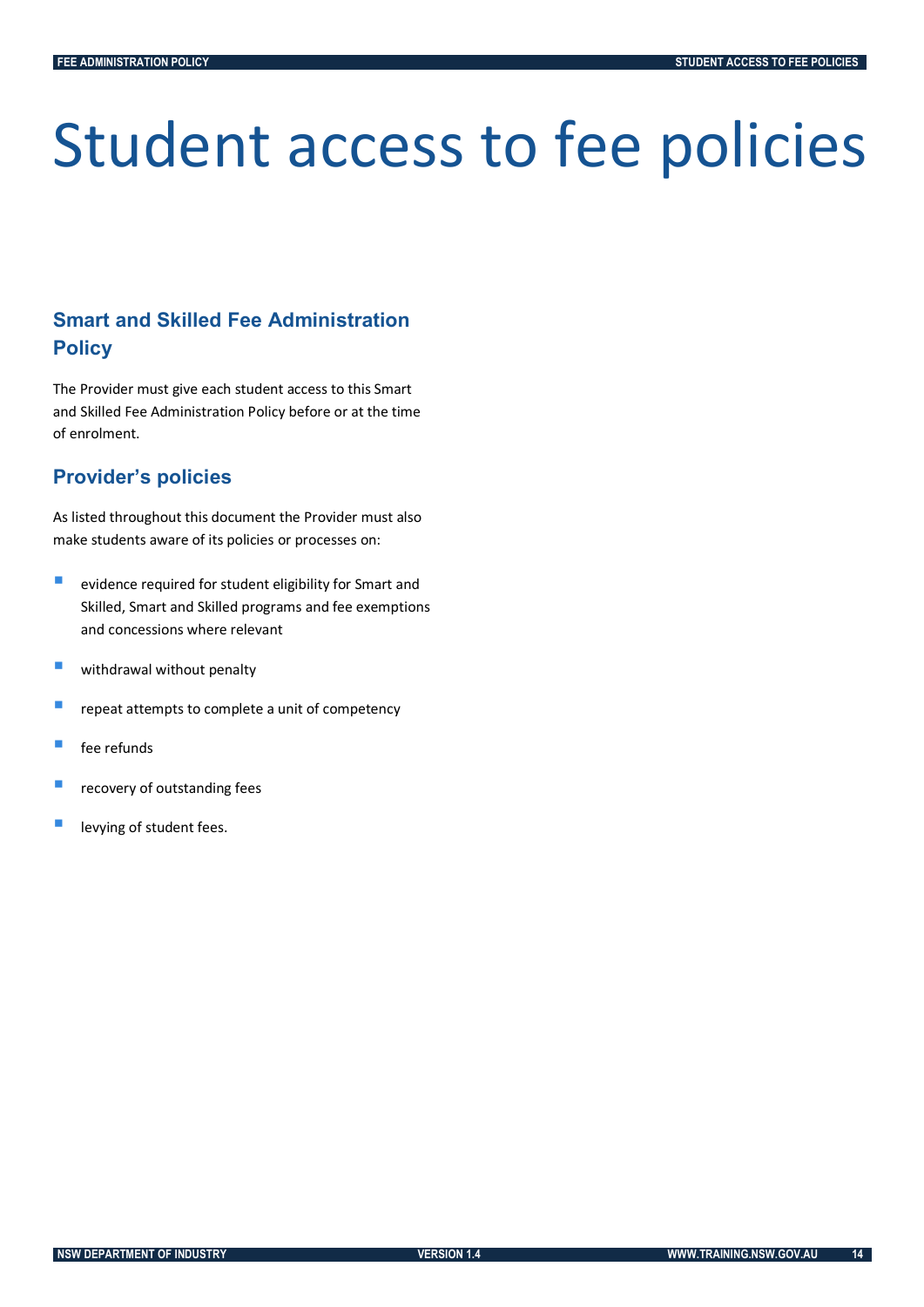## <span id="page-18-0"></span>Appendices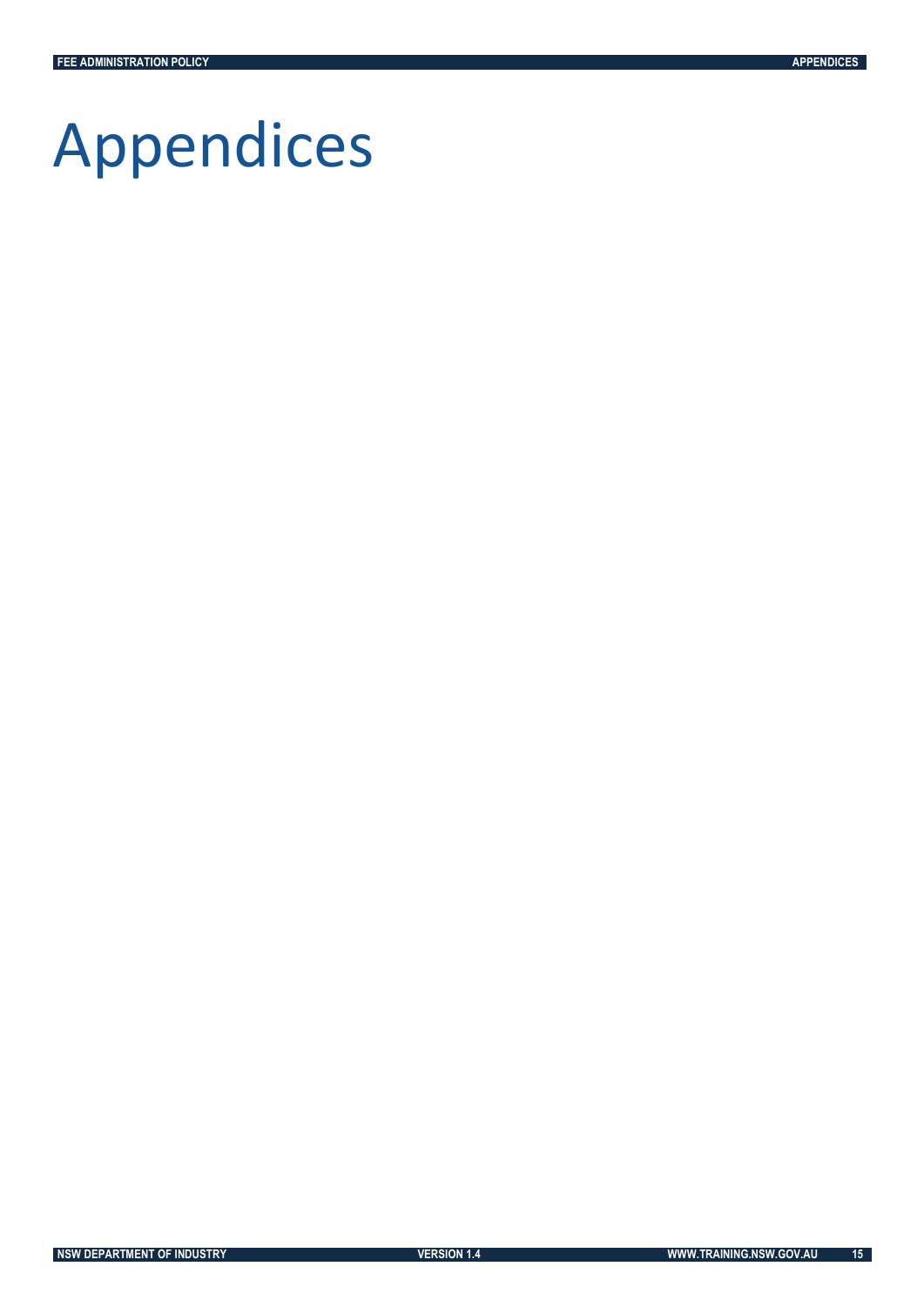## <span id="page-19-0"></span>**Appendix 1: Smart and Skilled eligibility criteria**

**Eligibility for the Smart and Skilled Entitlement Foundation Skills, Smart and Skilled Entitlement Full Qualifications, Smart and Skilled Targeted Priorities Full Qualifications, and Targeted Priorities Prevocational Part Qualifications programs** 

To be eligible for the above programs, an individual must:

- **be an Australian citizen, a permanent Australian** resident, a humanitarian visa holder or a New Zealand citizen, and
- be aged 15 years or older, and
- $\blacksquare$  live or work in New South Wales, and
- no longer be at school or equivalent<sup>\*</sup> ( Note: Home schooled students are eligible).

Aboriginal and Torres Strait Islander students who do not live or work in New South Wales but live in specific defined interstate NSW border areas are eligible for government-subsidised training under Smart and Skilled. A list of these defined interstate NSW border areas is at Appendix 6.

## **Eligibility for the Smart and Skilled Entitlement Apprenticeships and Traineeships Program**

New South Wales apprentices and New South Wales new-entrant trainees undertaking traineeships on the NSW Skills List are eligible to a government subsidy under this program for the qualification that supports their apprenticeship or traineeship.

Note: NSW Existing-worker trainees are not eligible to a government subsidy under any Smart and Skilled Program for the qualification that supports their traineeship.

#### **Exemptions**

The Department of Industry may on a case by case basis allow a Provider to enrol an individual who does not meet Smart and Skilled eligibility criteria for a particular program.

\* *Individuals must have left school (whether by school education or an alternative pathway, with the exception of home-schooling) in adherence with the NSW School Leaving Age Policy and the NSW Education ACT 1990*

*[\(www.austlii.edu.au/au/legis/nsw/consol\\_act/ea1990](http://www.austlii.edu.au/au/legis/nsw/consol_act/ea1990104/s21b.html) [104/s21b.html\)](http://www.austlii.edu.au/au/legis/nsw/consol_act/ea1990104/s21b.html) and the NSW Educational Amendment (School Leaving Page) Regulation 2009 to be eligible for Smart and Skilled. Individuals who are still in school and completing an apprenticeship or traineeship outside of their school studies are ineligible for Smart and Skilled.*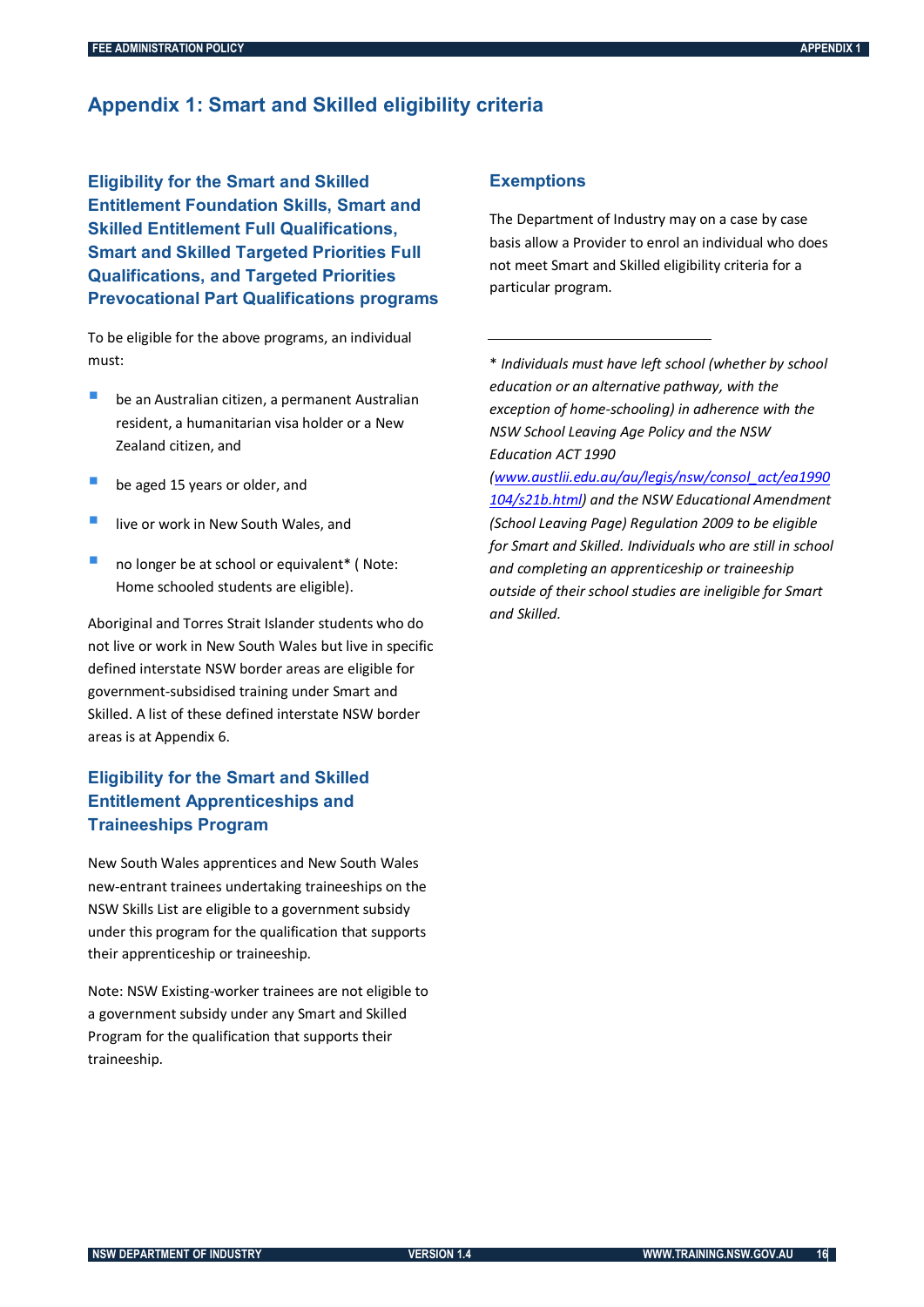## **Appendix 2: Student fee arrangements**

| <b>Eligible for Program:</b> | <b>No Post-School</b><br><b>Qualification Held</b> | <b>Post-School Qualification</b><br>Held | <b>Concession Exemption</b><br><b>Available</b> | Available |
|------------------------------|----------------------------------------------------|------------------------------------------|-------------------------------------------------|-----------|
|                              | Fee Pavable:                                       | Fee Payable:                             |                                                 |           |



|                                                      | <b>Entitlement Foundation Skills</b>                                       | <b>First Qualification Fee</b> | <b>First Qualification Fee</b> |           | ✓            |
|------------------------------------------------------|----------------------------------------------------------------------------|--------------------------------|--------------------------------|-----------|--------------|
|                                                      | <b>Entitlement Full Qualifications</b>                                     | <b>First Qualification Fee</b> | Subsequent Qualification Fee   | ✓         | $\checkmark$ |
| <b>Meets Smart and</b><br><b>Skilled eligibility</b> | <b>Targeted Priorities Full Qualifications</b>                             |                                |                                |           |              |
| (excluding Smart and<br><b>Skilled Entitlement</b>   | Certificate IV                                                             |                                |                                | ✓         | $\checkmark$ |
| Apprenticeships and<br>Traineeships)                 | Diploma                                                                    | First Qualification Fee        | - Subsequent Qualification Fee | <b>NA</b> | $\checkmark$ |
|                                                      | Advanced Diploma                                                           |                                |                                | <b>NA</b> | ✓            |
|                                                      | <b>Targeted Priorities Prevocational and Part</b><br><b>Qualifications</b> |                                |                                |           |              |
|                                                      | Prevocational (full qualifications)                                        | <b>First Qualification Fee</b> | Subsequent Qualification Fee   | ✓         | $\checkmark$ |
|                                                      | <b>Part Qualifications</b>                                                 | Fee Exemption                  | Fee Exemption                  | <b>NA</b> | $\checkmark$ |
| <b>Meets Smart and</b>                               |                                                                            |                                |                                |           |              |
| <b>Skilled</b><br>المحامد والمقاربين                 | <b>Entitlement Annrenticeching and</b>                                     |                                |                                |           |              |

<span id="page-20-0"></span>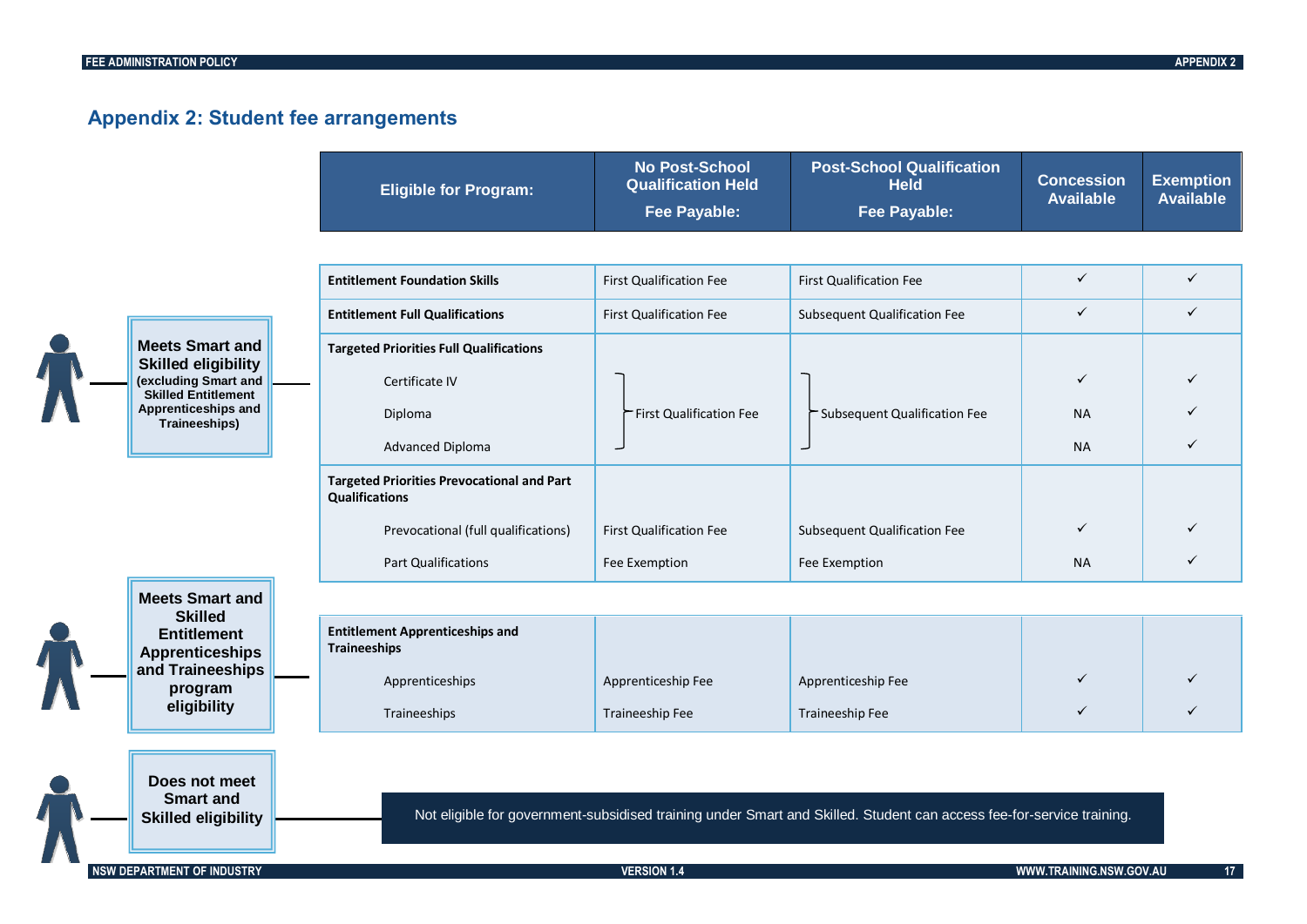## <span id="page-21-0"></span>**Appendix 3: Proof of eligibility - Acceptable evidence (Should be read in conjunction with the "Proof of Eligibility for Fee Status" section)**

|    | <b>Requirement</b>                                                                   | <b>Evidence</b>                                                                                                                                                                                                                                                                                                                                                                                                                                                                                                                  | <b>Evidence requirements</b>                                                                                                                                             |
|----|--------------------------------------------------------------------------------------|----------------------------------------------------------------------------------------------------------------------------------------------------------------------------------------------------------------------------------------------------------------------------------------------------------------------------------------------------------------------------------------------------------------------------------------------------------------------------------------------------------------------------------|--------------------------------------------------------------------------------------------------------------------------------------------------------------------------|
|    | Proof of Identity/Student Eligibility:                                               |                                                                                                                                                                                                                                                                                                                                                                                                                                                                                                                                  |                                                                                                                                                                          |
| 1. | Proof of identity                                                                    | USI. The Provider must ensure validity of the<br>USI. The Department will also check its<br>validity with the USI Registry.                                                                                                                                                                                                                                                                                                                                                                                                      | Valid USI at enrolment                                                                                                                                                   |
| 2. | Living or working in NSW                                                             | Any Commonwealth or NSW Government<br>issued document providing evidence of living<br>location, or employer-issued document<br>confirming employment in NSW.                                                                                                                                                                                                                                                                                                                                                                     | Student declaration/<br>signature at<br>enrolment.<br>Note: Evidence may be<br>requested at the<br>provider's and/or at<br>the Department's<br>discretion                |
| З. | Citizenship: Australian<br>citizen, and permanent<br>resident/New Zealand<br>citizen | Australian or New Zealand birth<br>$\bullet$<br>certificate; or<br>Australian or New Zealand Passport; or<br>$\bullet$<br>Green Medicare card; or<br>٠<br>Naturalisation Certificate; or<br>a Certificate of Evidence of Resident<br>Status (CERS), which confirms status as<br>an Australian permanent resident; or<br>use the Department of Immigration and<br><b>Border Protection's Visa Entitlement</b><br>Verification Online (VEVO) facility to<br>confirm status as Australian permanent<br>resident and check passport. | Student declaration/<br>signature at<br>enrolment.<br>Note: Evidence may be<br>requested at the<br>provider's discretion<br>and/or at the<br>Department's<br>discretion. |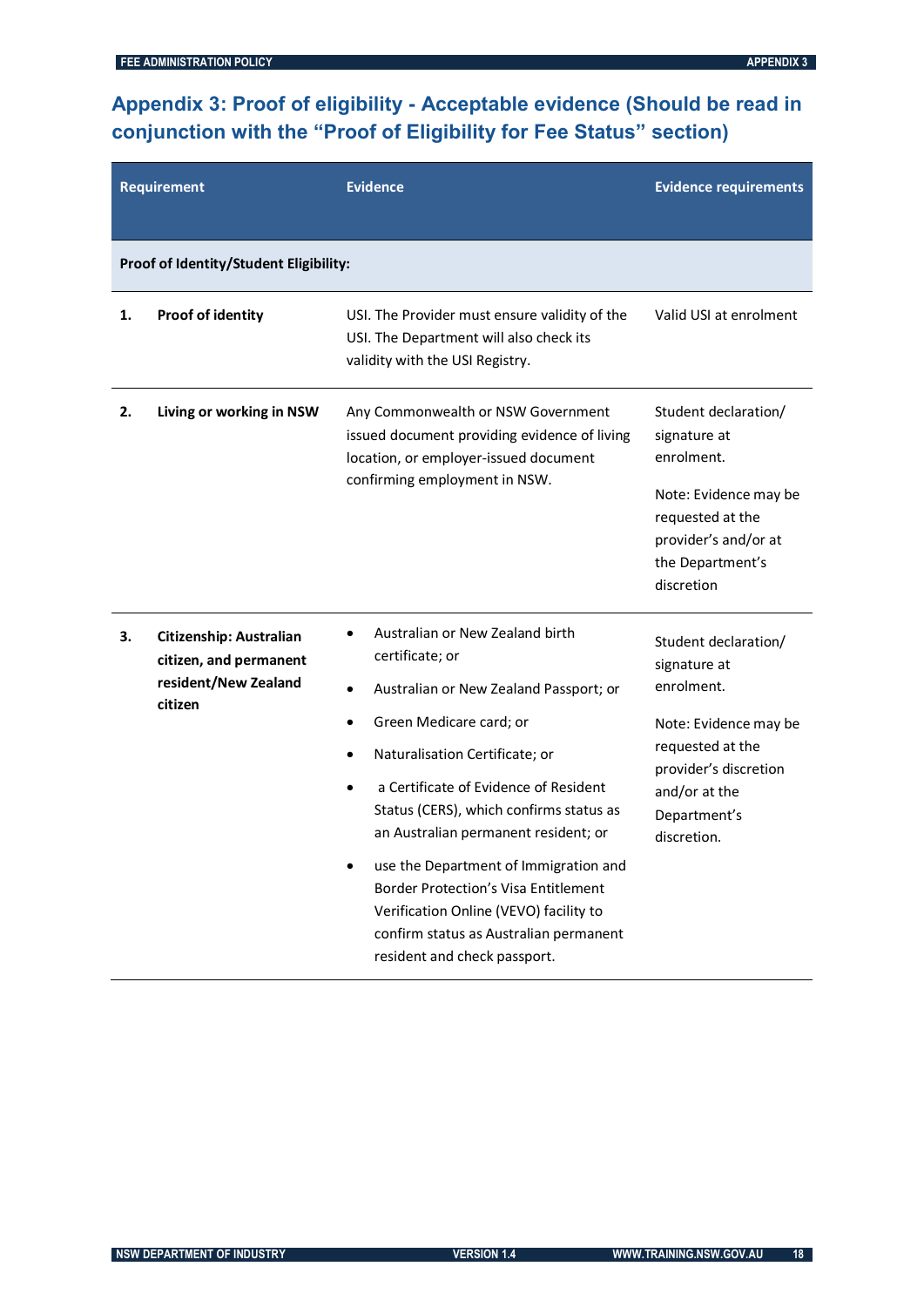|    | <b>Requirement</b>                                                 | <b>Evidence</b>                                                                                                                                                                                                                                                                                                        | <b>Evidence requirements</b>                                                                                                                                                                              |
|----|--------------------------------------------------------------------|------------------------------------------------------------------------------------------------------------------------------------------------------------------------------------------------------------------------------------------------------------------------------------------------------------------------|-----------------------------------------------------------------------------------------------------------------------------------------------------------------------------------------------------------|
| 4. | Humanitarian visa holder<br>(Refugee or asylum seeker              | Relevant visa documentation; or<br>ImmiCard (where appropriate)<br>Note: If a Bridging Visa holder, the student<br>must provide a document from the<br>Department of Immigration and Border<br>Protection acknowledging application for a<br>humanitarian visa.<br>For additional information, refer to Appendix<br>7. | Evidence sighted or<br>collected by provider<br>Note: At the<br>Department's<br>discretion, the<br>Department may<br>request a copy of the<br>evidence or proof that<br>the evidence has been<br>sighted. |
| 5. | Home schooled students                                             | Copy of current certificate of home schooling<br>registration, which clearly indicates the<br>period of time for which the student will be<br>home schooled                                                                                                                                                            | Evidence sighted or<br>collected by provider<br>Note: At the<br>Department's<br>discretion, the<br>Department may<br>request a copy of the<br>evidence or proof that<br>the evidence has been<br>sighted. |
| 6. | Date of birth                                                      | USI data                                                                                                                                                                                                                                                                                                               | USI checks date of birth                                                                                                                                                                                  |
|    | <b>Registration as NSW</b><br>apprentice or new entrant<br>trainee | Training Contract identifier (TCID) number                                                                                                                                                                                                                                                                             | Department system<br>check against details of<br>approved or registered<br><b>Training Contract</b><br>stored in Training<br>Services NSW database                                                        |
| 8. | <b>Previous qualification</b>                                      | (Department's system checks against Smart<br>and Skilled records in the Department's<br>database and checks against USI transcript).                                                                                                                                                                                   | Student<br>declaration/signature<br>at enrolment<br>Note: In the future<br>system checks may<br>also be undertaken<br>against Smart and<br>Skilled records and USI<br>academic transcript                 |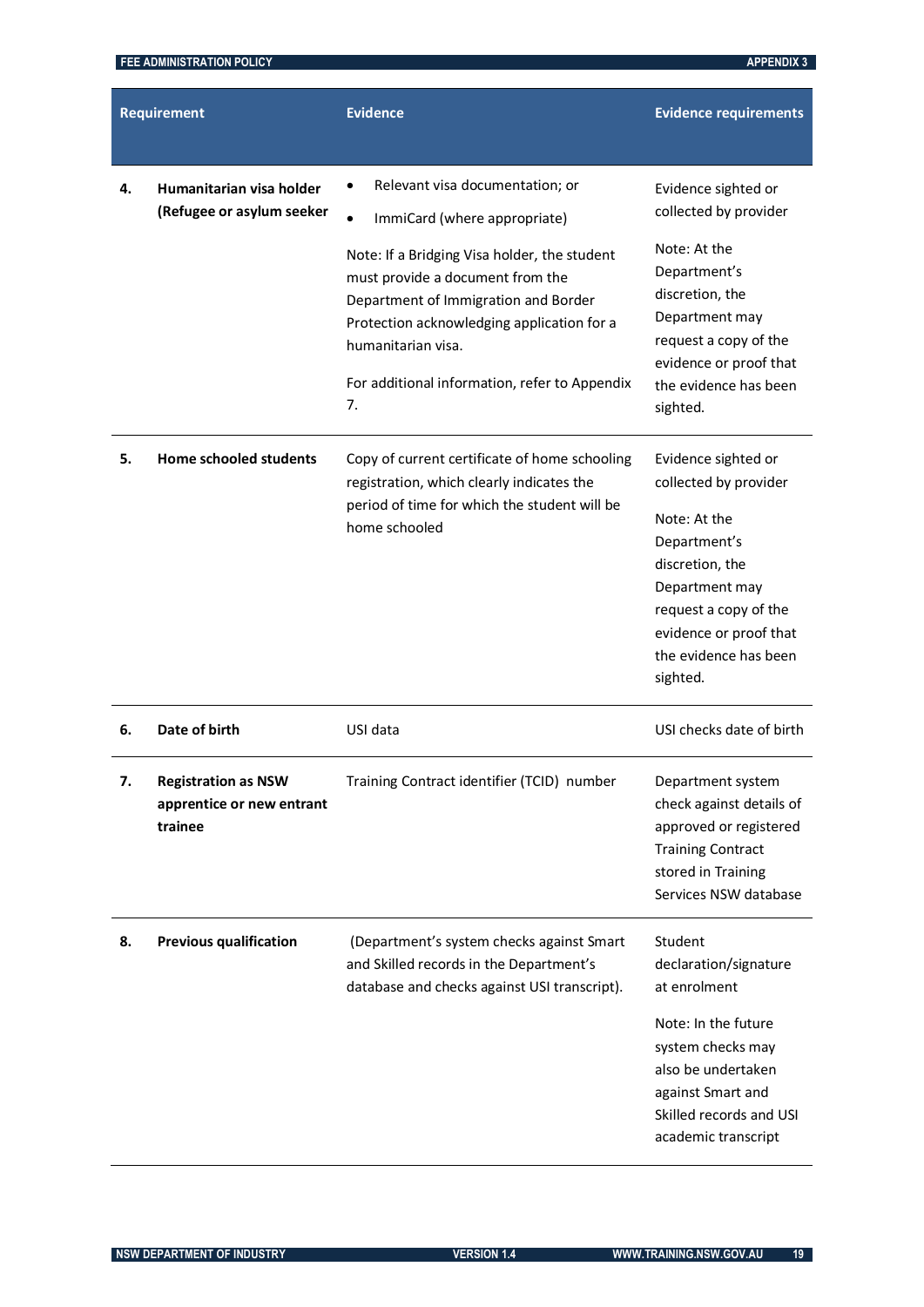|     | Requirement                                       | <b>Evidence</b>                                                                                                                                                                                                                                                                                                                                                                                                                                                                                                                                                                      | <b>Evidence requirements</b>                                                                                                                                                                                                                  |
|-----|---------------------------------------------------|--------------------------------------------------------------------------------------------------------------------------------------------------------------------------------------------------------------------------------------------------------------------------------------------------------------------------------------------------------------------------------------------------------------------------------------------------------------------------------------------------------------------------------------------------------------------------------------|-----------------------------------------------------------------------------------------------------------------------------------------------------------------------------------------------------------------------------------------------|
| 9.  | Year 10 completion or<br>equivalent (if under 17) | Evidence that student has met school leaving<br>age requirement                                                                                                                                                                                                                                                                                                                                                                                                                                                                                                                      | Student<br>declaration/signature<br>at enrolment                                                                                                                                                                                              |
|     |                                                   |                                                                                                                                                                                                                                                                                                                                                                                                                                                                                                                                                                                      | Note: Evidence may be<br>requested at the<br>provider's and/or at<br>the Department's<br>discretion                                                                                                                                           |
| 10. | <b>Postcode for ATSI on</b><br>borders            | N/A                                                                                                                                                                                                                                                                                                                                                                                                                                                                                                                                                                                  | Student<br>declaration/signature<br>at enrolment                                                                                                                                                                                              |
|     | <b>Concessions/exemptions:</b>                    |                                                                                                                                                                                                                                                                                                                                                                                                                                                                                                                                                                                      |                                                                                                                                                                                                                                               |
| 11. | <b>Fee Exemption:</b><br>Aboriginality            | N/A                                                                                                                                                                                                                                                                                                                                                                                                                                                                                                                                                                                  | Student<br>declaration/signature<br>This declaration also<br>covers proof of<br>Australian citizenship.                                                                                                                                       |
| 12. | <b>Fee Exemption: Disability</b>                  | Centrelink evidence: proof of Disability<br>Support Pension; or<br>documentary evidence of support<br>demonstrating a clear additional need as<br>a result of the student's disability(ies): A<br>letter or statement from:<br>a medical practitioner; or<br>$\circ$<br>an appropriate government<br>$\circ$<br>agency (for See Proof of<br>eligibility for fee status section<br>in this Policy for more<br>information); or<br>relevant specialist allied health<br>$\circ$<br>professional; or<br>Centrelink evidence - dependent child,<br>partner or spouse of a recipient of a | Yes for all types of<br>evidence<br>Evidence sighted or<br>collected by provider<br>Note: At the<br>Department's<br>discretion, the<br>Department may<br>request a copy of the<br>evidence or proof that<br>the evidence has been<br>sighted. |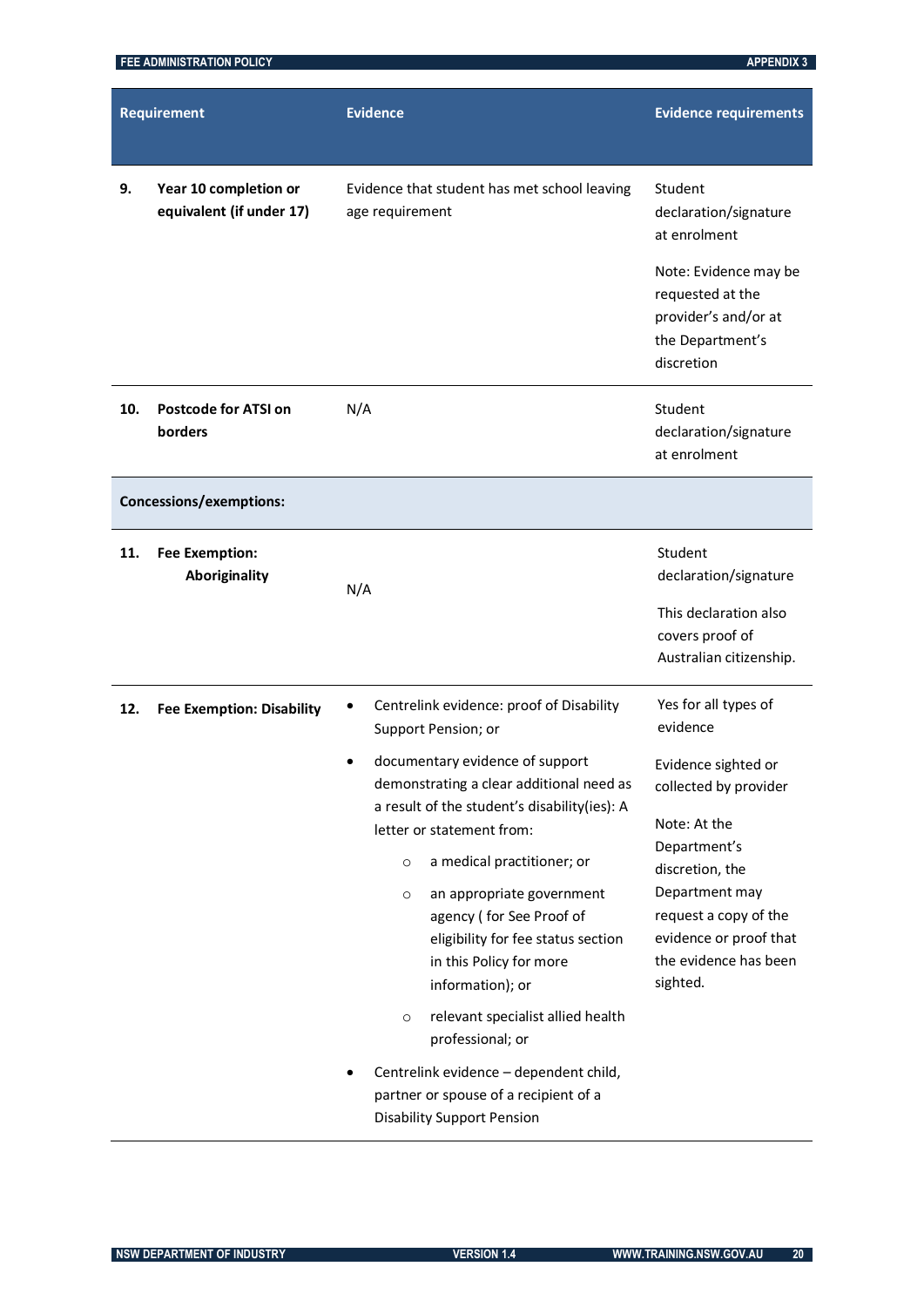|     | <b>Requirement</b>                                                                  | <b>Evidence</b>                                                                                                                                                                                                                                                                             | <b>Evidence requirements</b>                                                                                                                                                                              |
|-----|-------------------------------------------------------------------------------------|---------------------------------------------------------------------------------------------------------------------------------------------------------------------------------------------------------------------------------------------------------------------------------------------|-----------------------------------------------------------------------------------------------------------------------------------------------------------------------------------------------------------|
| 13. | <b>Fee Exemption: Refugee</b><br>or Asylum Seeker                                   | Relevant visa documentation; or<br>ImmiCard (where appropriate); and<br>Where a Bridging Visa holder, a<br>document from Department of<br>Immigration and Border Protection<br>acknowledging application for a<br>humanitarian visa.<br>For additional information, refer to Appendix<br>7. | Evidence sighted or<br>collected by provider<br>Note: At the<br>Department's<br>discretion, the<br>Department may<br>request a copy of the<br>evidence or proof that<br>the evidence has been<br>sighted. |
| 14. | <b>Concession:</b><br>Commonwealth<br><b>Government Welfare</b><br><b>Recipient</b> | Centrelink evidence - Proof of benefit; or<br>Centrelink evidence - dependent child,<br>partner or spouse of a specified<br>Commonwealth Government welfare<br>recipient                                                                                                                    | Yes for all types of<br>evidence                                                                                                                                                                          |
| 15. | <b>Social housing status (Fee-</b><br>Free Scholarship)                             | N/A                                                                                                                                                                                                                                                                                         | Student<br>declaration/signature<br>at enrolment                                                                                                                                                          |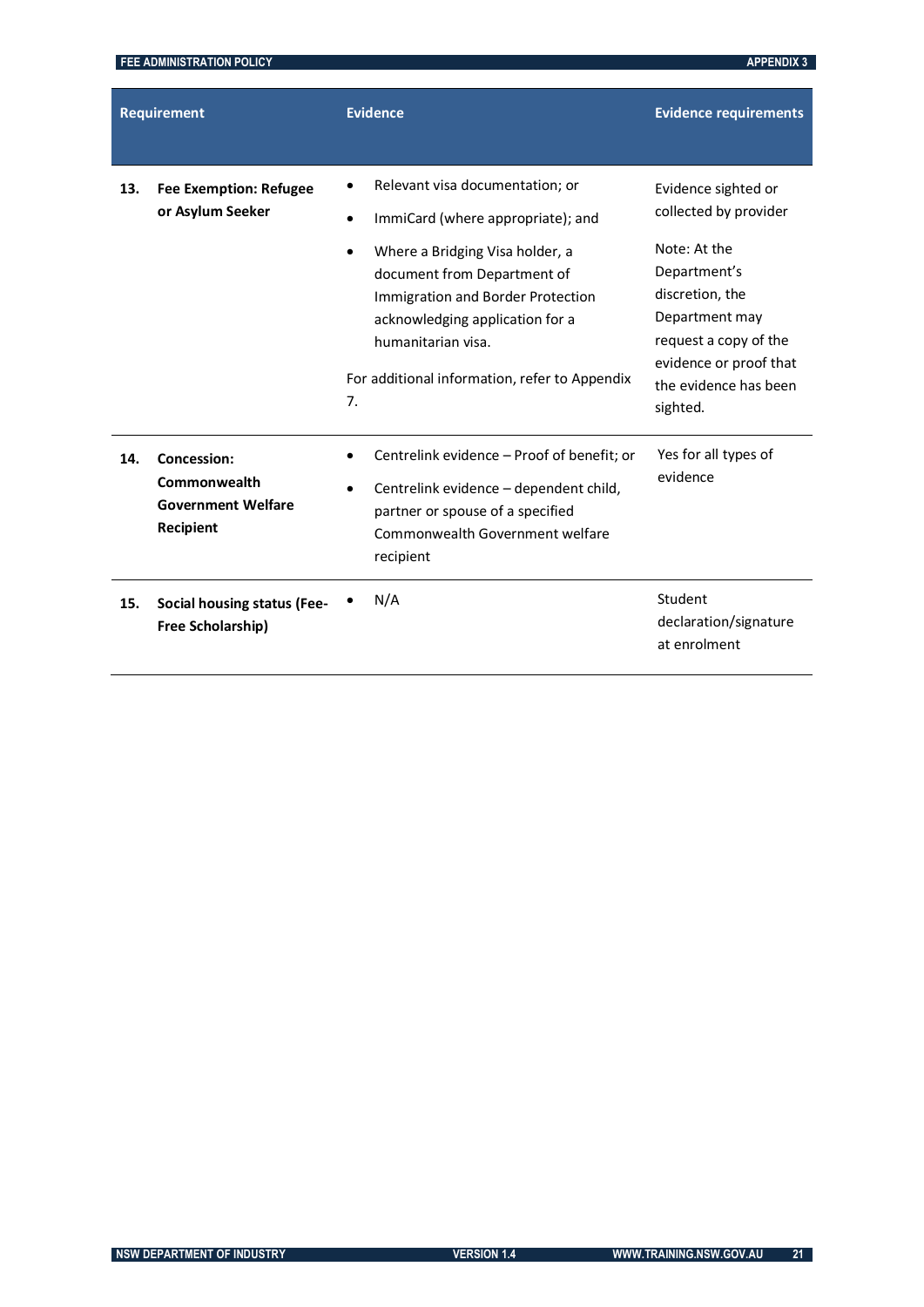|     | <b>Requirement</b>                                       | <b>Evidence</b>                                                                                                                                                                                                                                                                                                                                                                                                                                                                                                                                                                                                                                                                                                                                                                                                                                                                                                     | <b>Evidence requirements</b>                                                                                                                             |
|-----|----------------------------------------------------------|---------------------------------------------------------------------------------------------------------------------------------------------------------------------------------------------------------------------------------------------------------------------------------------------------------------------------------------------------------------------------------------------------------------------------------------------------------------------------------------------------------------------------------------------------------------------------------------------------------------------------------------------------------------------------------------------------------------------------------------------------------------------------------------------------------------------------------------------------------------------------------------------------------------------|----------------------------------------------------------------------------------------------------------------------------------------------------------|
| 16. | <b>Out-of-Home Care status</b><br>(Fee-Free Scholarship) | For students currently in out-of-home care:<br>A copy of the Children's Court Care<br>$\bullet$<br>Order, or<br>A copy of the 'Confirmation of<br>Placement' letter, or<br>A letter from Family and Community<br>$\bullet$<br>Services or the Out-of-Home Care<br>Designated Agency verifying that the<br>student is in statutory or supported care,<br>or<br>Any other evidence which clearly shows<br>that the student is in out-of-home care.<br>For students previously in out-of-home care:<br>A copy of the expired Children's Court<br>Care Order, or<br>A copy of the 'leaving care' letter from<br>$\bullet$<br>the Minister for Family and Community<br>Services, or<br>A letter from Family and Community<br>Services verifying the student was<br>previously in statutory or supported care,<br>or<br>Any other evidence which clearly shows that<br>the student was previously in out-of-home<br>care. | Student<br>declaration/signature<br>at enrolment<br>Note: Evidence may be<br>requested at the<br>provider's and/or at<br>the Department's<br>discretion. |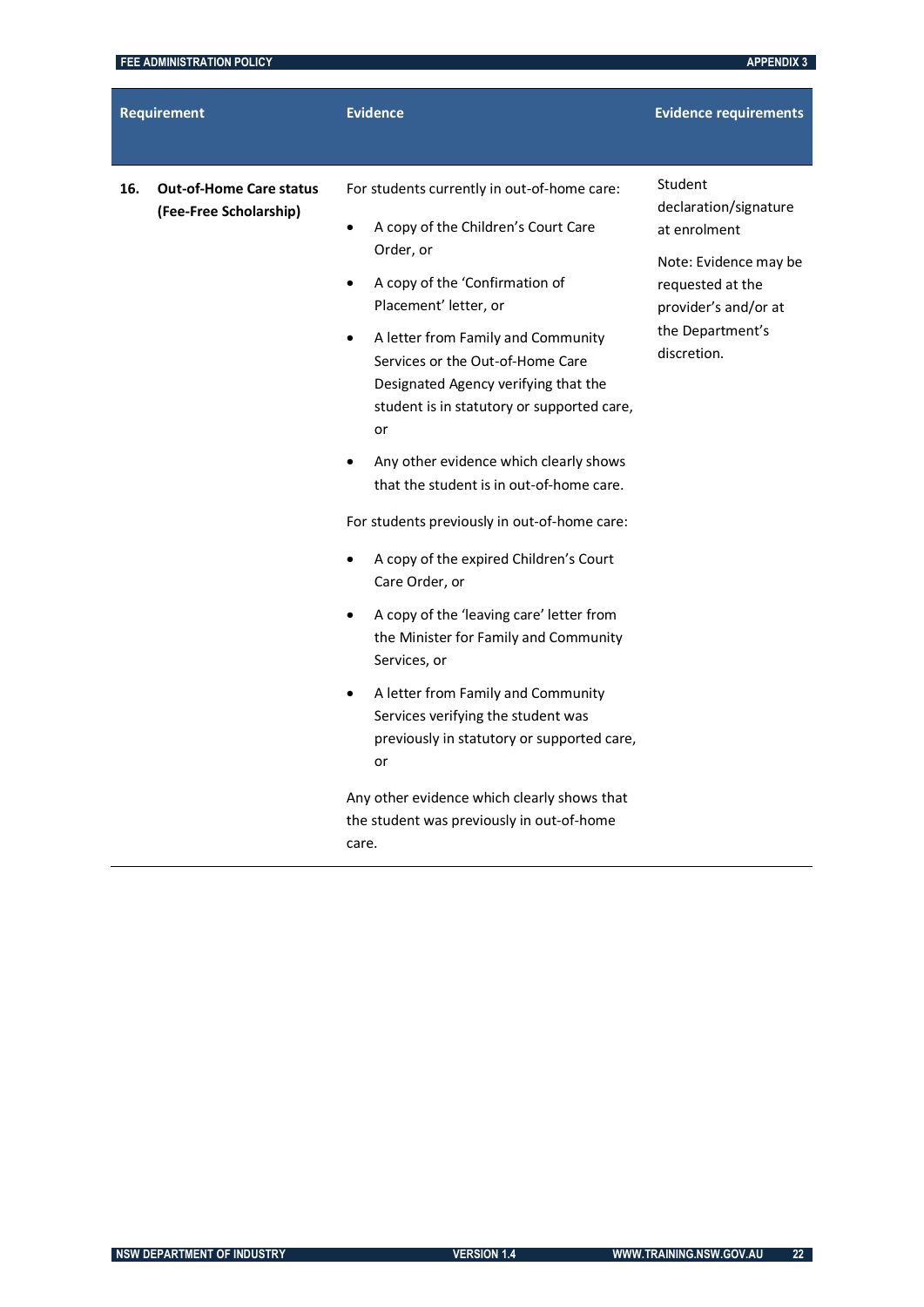|                                                   | <b>Requirement</b>                                                            | <b>Evidence</b>                                                                                                                                                                                                                              | <b>Evidence requirements</b>     |
|---------------------------------------------------|-------------------------------------------------------------------------------|----------------------------------------------------------------------------------------------------------------------------------------------------------------------------------------------------------------------------------------------|----------------------------------|
| 17.                                               | <b>Domestic and Family</b><br>Violence eligibility (Fee-<br>Free Scholarship) | A letter of recommendation is required from<br>a domestic and family violence service, refuge<br>or other support agency such as:                                                                                                            | Yes for all types of<br>evidence |
|                                                   |                                                                               | Legal Aid NSW through their Women's<br>Domestic Violence Court Advocacy<br>Services                                                                                                                                                          |                                  |
|                                                   |                                                                               | Organisations who provide Integrated<br><b>Domestic Family Violence Services</b>                                                                                                                                                             |                                  |
|                                                   |                                                                               | Organisations who provide Staying<br>Home, Leaving Violence services                                                                                                                                                                         |                                  |
|                                                   |                                                                               | Organisations who deliver Specialist<br>Homelessness Services (i.e.: refuges and<br>crisis accommodation)                                                                                                                                    |                                  |
|                                                   |                                                                               | Domestic Violence NSW                                                                                                                                                                                                                        |                                  |
|                                                   |                                                                               | Any other organisation which clearly<br>shows that the student is or has been<br>previously receiving support services for<br>domestic and family violence (for<br>example a non-government organisation<br>or charity that is self-funded). |                                  |
| <b>Loading to Provider: Evidence Requirements</b> |                                                                               |                                                                                                                                                                                                                                              |                                  |
| 18.                                               | <b>Needs Loading:</b><br><b>Aboriginality</b>                                 | Students that meet eligibility/evidence requirements for fee exemption<br>based on Aboriginality will automatically attract a loading. (See point 9<br>above)                                                                                |                                  |
| 19.                                               | <b>Needs Loading: Disability</b>                                              | Students that provide evidence of the following for eligibility for fee<br>exemption/concession based on Disability will automatically attract a<br>loading:                                                                                 |                                  |
|                                                   |                                                                               | Centrelink evidence: proof of Disability Support Pension; or                                                                                                                                                                                 |                                  |
|                                                   |                                                                               | documentary evidence of support demonstrating a clear need as a<br>٠<br>result of the student's disability(ies): A letter or statement from:                                                                                                 |                                  |
|                                                   |                                                                               | a medical practitioner; or<br>$\circ$                                                                                                                                                                                                        |                                  |
|                                                   |                                                                               | an appropriate government agency; or<br>$\circ$                                                                                                                                                                                              |                                  |
|                                                   |                                                                               | relevant specialist allied health professional<br>$\circ$                                                                                                                                                                                    |                                  |
|                                                   |                                                                               | (See Proof of eligibility for fee status section in this Policy for more<br>information)                                                                                                                                                     |                                  |

*Note: Dependants of a recipient of a Disability Support Pension do not attract a loading.*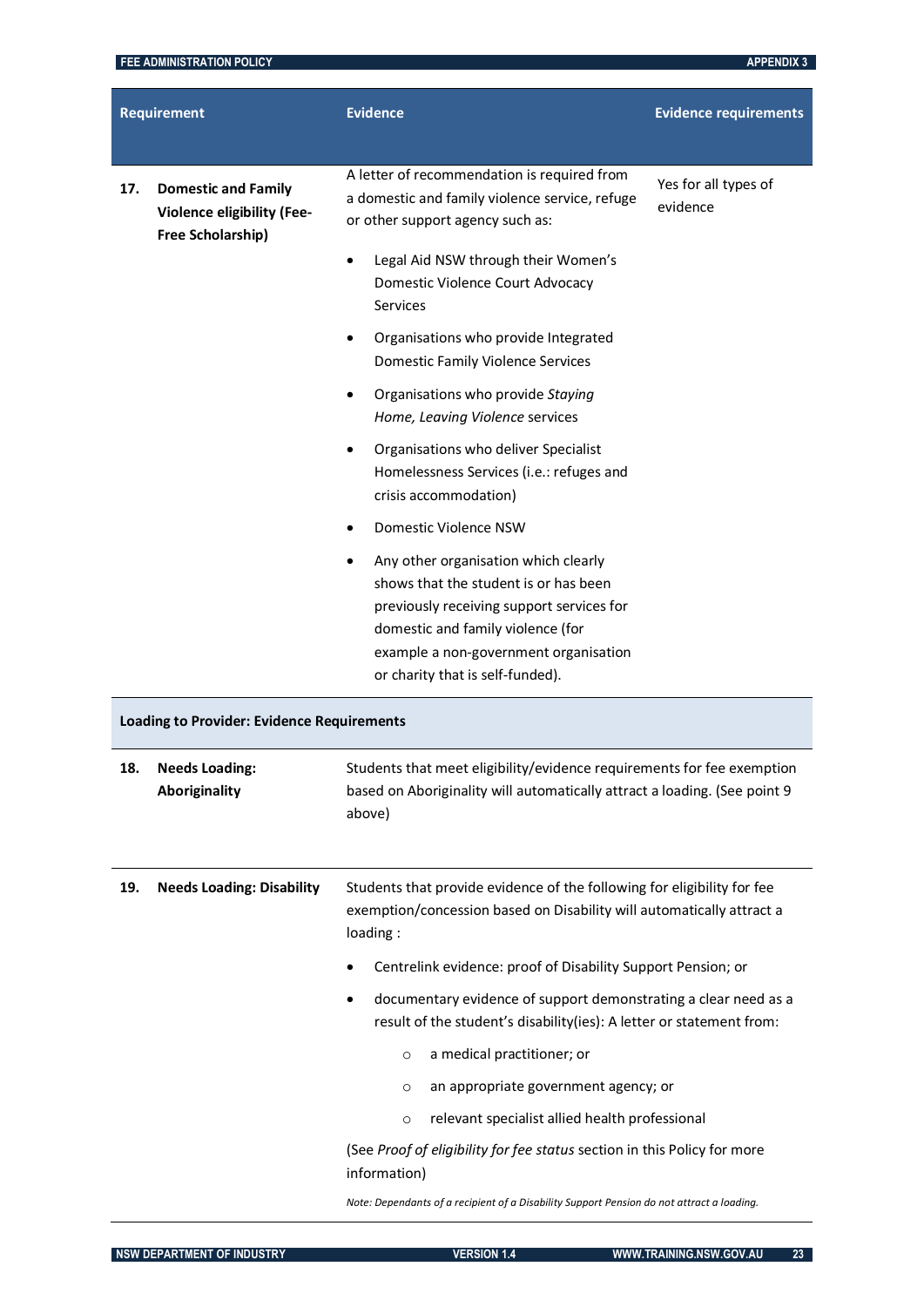|     | <b>FEE ADMINISTRATION POLICY</b>                                        |                                                     | <b>APPENDIX 3</b>            |
|-----|-------------------------------------------------------------------------|-----------------------------------------------------|------------------------------|
|     | Requirement                                                             | <b>Evidence</b>                                     | <b>Evidence requirements</b> |
| 20. | <b>Needs: Long term</b><br>unemployed - over 12<br>months               | Letter from Employment Service Provider is required |                              |
| 21. | <b>Location Loading:</b><br>Residential address -<br>regional or remote | As per requirement 2                                |                              |

#### **Comments:**

- Students may identify as:
	- **An Australian Aboriginal or Torres Strait Islander**
	- $\blacksquare$  A student with a disability(ies)
	- **Long Term Unemployed**
	- **Recipient of a specified Commonwealth Government welfare benefit or allowance,**

at any time in which they are undertaking training. However, providers are encouraged to make every effort to ensure students correctly identify at the time of enrolment.

- Where evidence is sighted but not kept, a record that confirms sighting of the evidence, dated and signed by a person authorised by the Provider, must be maintained.
- Where the evidence, provided by the student, is a copy of the original, the copy must be certified by a person who is on the list of approved witnesses who can verify documents. A list of which is available at the Commonwealth Attorney General's Department website at: [www.ag.gov.au/Publications/Pages/Statutorydeclarationsignatorylist.aspx.](http://www.ag.gov.au/Publications/Pages/Statutorydeclarationsignatorylist.aspx)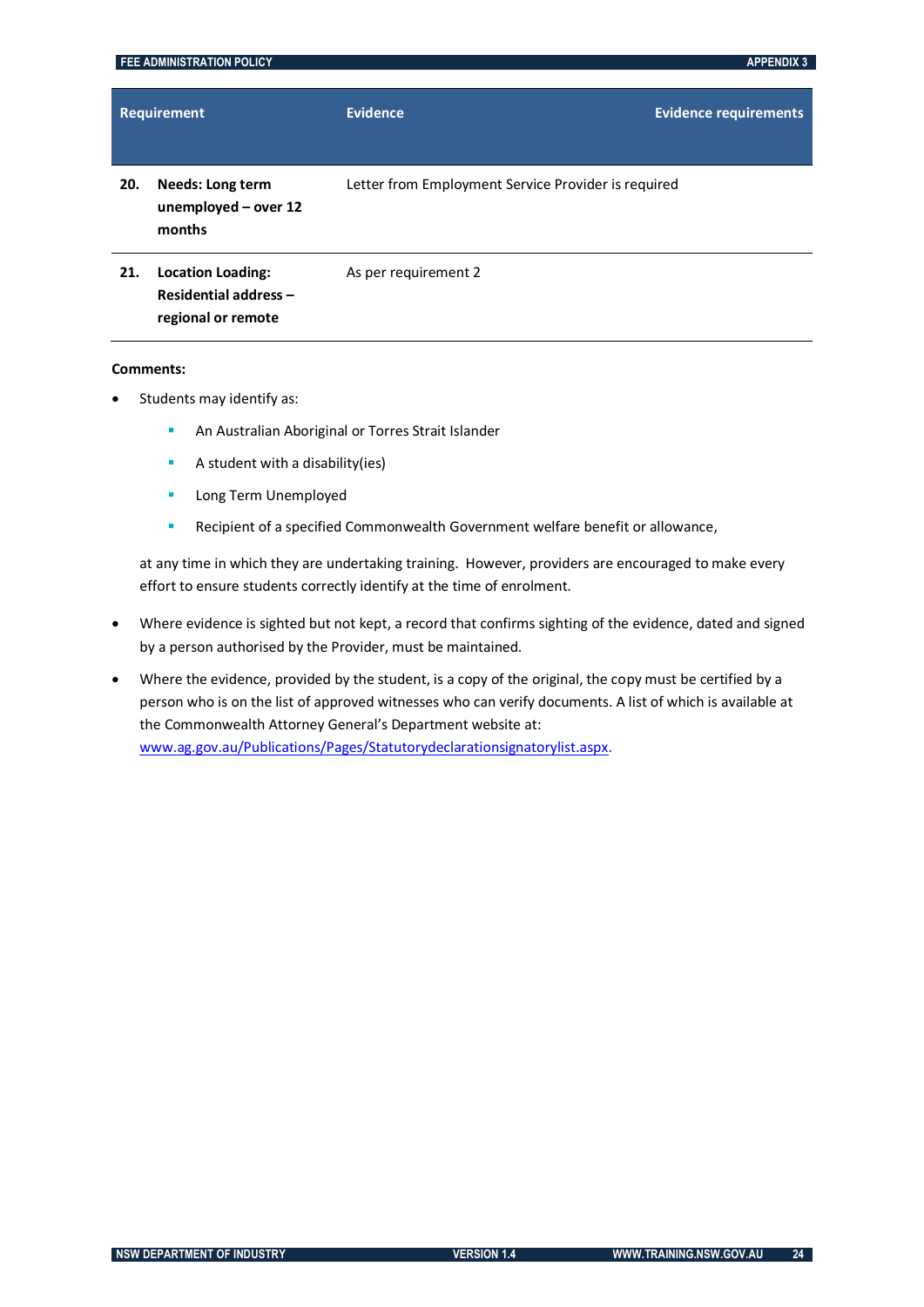## <span id="page-28-0"></span>**Appendix 4: Specified Commonwealth Government benefits and allowances for concession fees**

| <b>Commonwealth Government benefits and allowances</b> |                                                 |  |
|--------------------------------------------------------|-------------------------------------------------|--|
| <b>Age Pension</b>                                     | Austudy                                         |  |
| $\bullet$                                              | $\bullet$                                       |  |
| Carer Payment (see comment below)                      | <b>Disability Support Pension</b>               |  |
| $\bullet$                                              | $\bullet$                                       |  |
| <b>Farm Household Allowance</b>                        | <b>Family Tax Benefit Part A (maximum rate)</b> |  |
| $\bullet$                                              | $\bullet$                                       |  |
| <b>Newstart Allowance</b>                              | <b>Parenting Payment (Single)</b>               |  |
| ٠                                                      | $\bullet$                                       |  |
| <b>Special Benefit</b>                                 | <b>Sickness Allowance</b>                       |  |
| $\bullet$                                              | $\bullet$                                       |  |
| <b>Veterans' Children Education Scheme</b>             | <b>Veterans' Affairs Pensions</b>               |  |
| $\bullet$                                              | $\bullet$                                       |  |
| <b>Widow B Pension</b>                                 | <b>Widow Allowance</b>                          |  |
| $\bullet$                                              | $\bullet$                                       |  |
| <b>Wife Pension</b>                                    | <b>Youth Allowance</b>                          |  |

#### **Commonwealth Government benefits and allowances**

#### **Comments:**

- A NSW Apprentice on a Newstart Allowance or a NSW Apprentice who is the dependant of a person receiving a Newstart Allowance is not eligible for a concession fee.
- A NSW New Entrant Trainee on a Newstart Allowance or a NSW New Entrant who is the dependant of a person receiving a Newstart Allowance is not eligible for a concession fee.
- The Carer Payment is a specific benefit paid by the Commonwealth Government; this category does not include the Carer Allowance or Carer Adjustment Payment.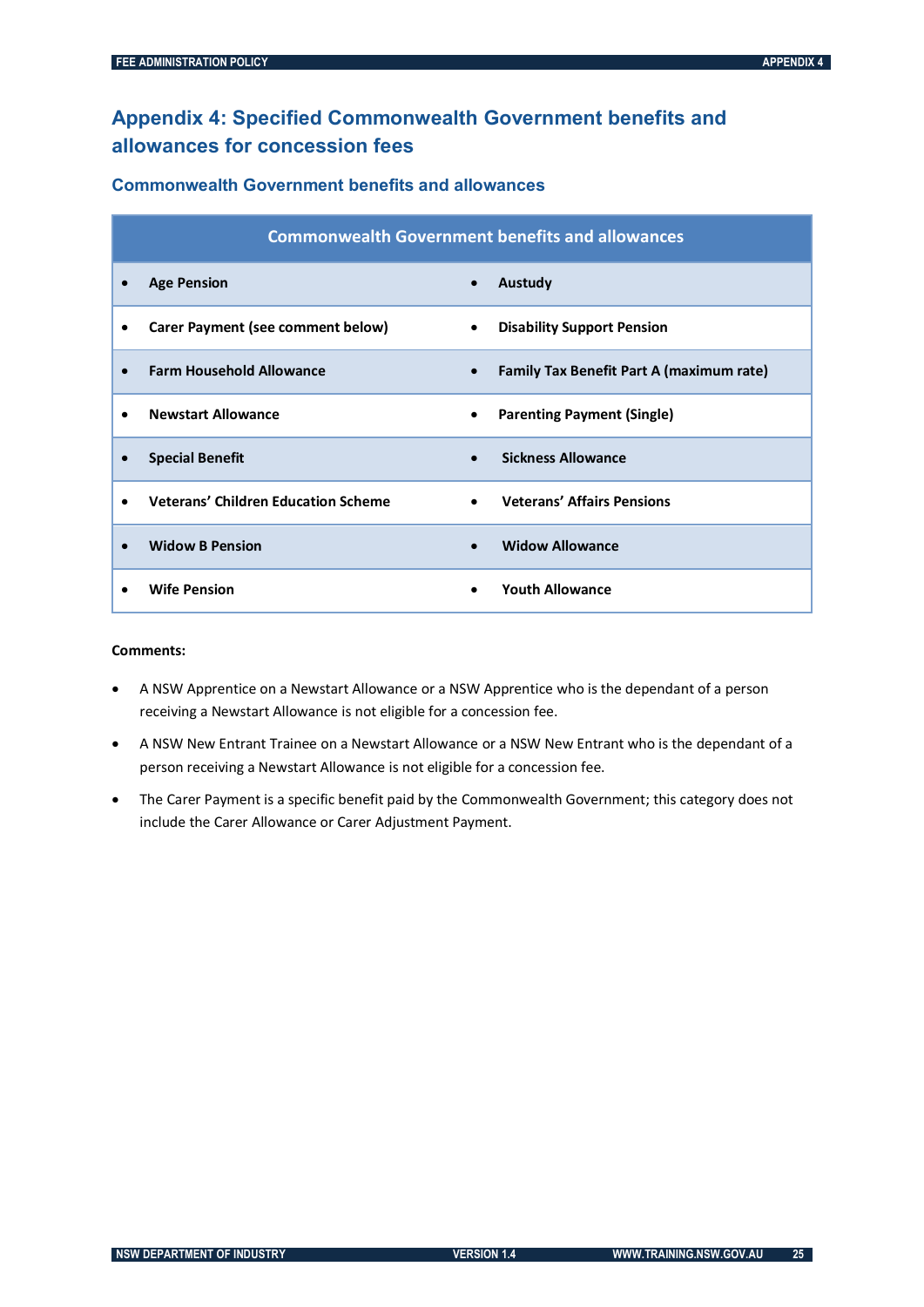## <span id="page-29-0"></span>**Appendix 5: Eligibility for Smart and Skilled Fee-Free Scholarships**

To be eligible for a Smart and Skilled Fee-Free Scholarship, individuals must first meet the rules for the relevant program.

Smart and Skilled eligible students undertaking a full qualification up to and including Certificate IV may be eligible for a Smart and Skilled Fee-Free Scholarship and are:

 aged between 15 and 30 (inclusive) at the start date for training and eligible for a concession fee (i.e. <sup>a</sup> Commonwealth Government welfare recipient)

or

- commencing in training from 1 January 2016 and meet the Out-of-Home Care definition at the time of enrolment and are:
	- o aged 15-17 years and currently in out-of-home care, or
	- o aged 18-30 years and previously in out-of-home care

or

 aged 15 and over, commencing in training 1 July 2016 and be able to disclose (self-declare) at enrolment that they meet the domestic and family violence definition (see page 25).

Individuals are eligible for one scholarship per financial year (commencing 1 July 2015) and a maximum of two scholarships over four financial years (ending 30 June 2019).

There is a limit of 50,000 Smart and Skilled Fee-Free Scholarships per financial year. This limit does not apply to students who meet the fee-free criteria who are living in social housing in NSW or on the NSW Housing Register (waiting list); or students who meet the out-of-home care criteria for a fee-free scholarship.

#### **Social Housing definition**

For the purposes of the Smart and Skilled Fee-Free Scholarship scheme, "NSW Social Housing" includes tenants of:

- **P** public housing (owned and managed by the NSW Government or managed by a community housing provider)
- community housing (owned and/or managed by community housing providers)
- Aboriginal housing (owned and/or managed by the Aboriginal Housing Office (AHO) and Aboriginal Community Housing Providers)
- clients receiving crisis accommodation/supported accommodation (Specialist Homelessness Services)
- clients receiving private rental assistance funded by Family and Community Services (for example: private rental subsidy, rental bond loans, tenancy guarantees)

#### **Out-of-Home Care definition**

The term 'out-of-home care' is defined in section 13.5 of the *Children and Young Persons (Care and Protection) Act* 1985 and refers to children or young people who are cared for by a person other than their parent, in a place that is not their usual home. Children and young people enter out-of-home care because they are in need of care and protection.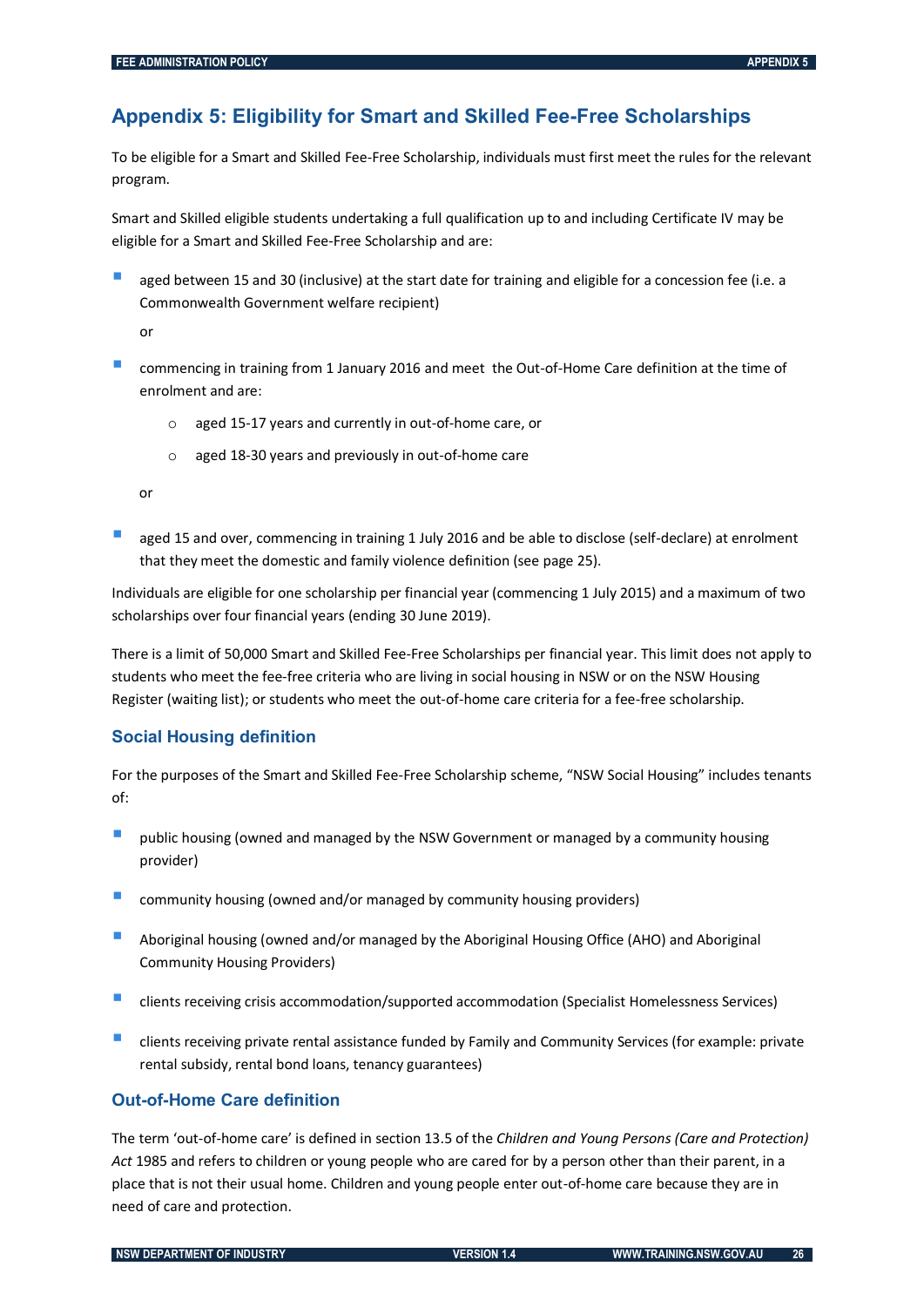There are two main types of out-of-home care:

- **Statutory care** where the Children's Court has made a Care Order placing the child or young person in the parental responsibility of the Minister for Family and Community Services
- **Supported care** where the Secretary of Family and Community Services forms the opinion that the child or young person is in need of care and protection.

Children and young people in out-of-home care usually reside with relative/kinship carers, foster carers or in residential care services.

It is up to training providers to ensure students understand what is meant by the terms "social housing" and "out-of-home care".

#### **Domestic and family violence definition**

For the purposes of the Smart and Skilled Fee-Free Scholarship scheme, people who have experienced or are experiencing domestic and family violence or their dependants must have a letter of recommendation from a domestic and family violence service, refuge or other support agency.

#### **Evidence requirements**

A social housing resident or person on the NSW Housing Register (waiting list) who seeks a Smart and Skilled Fee-Free Scholarship will need to confirm, by student declaration/signature, that the information provided about their social housing status is correct.

A student who meets the out-of-home criteria who seeks a Smart and Skilled Fee-Free Scholarship will need to confirm by student declaration/signature that they meet the eligibility criteria, and if requested provide supporting evidence. The list of acceptable evidence is at Appendix 3.

A student who meets the domestic and family violence criteria who seeks a Smart and Skilled Fee-Free Scholarship will need to confirm by student declaration/signature that they meet the eligibility criteria, and provide supporting evidence. The list of acceptable evidence is at Appendix 3.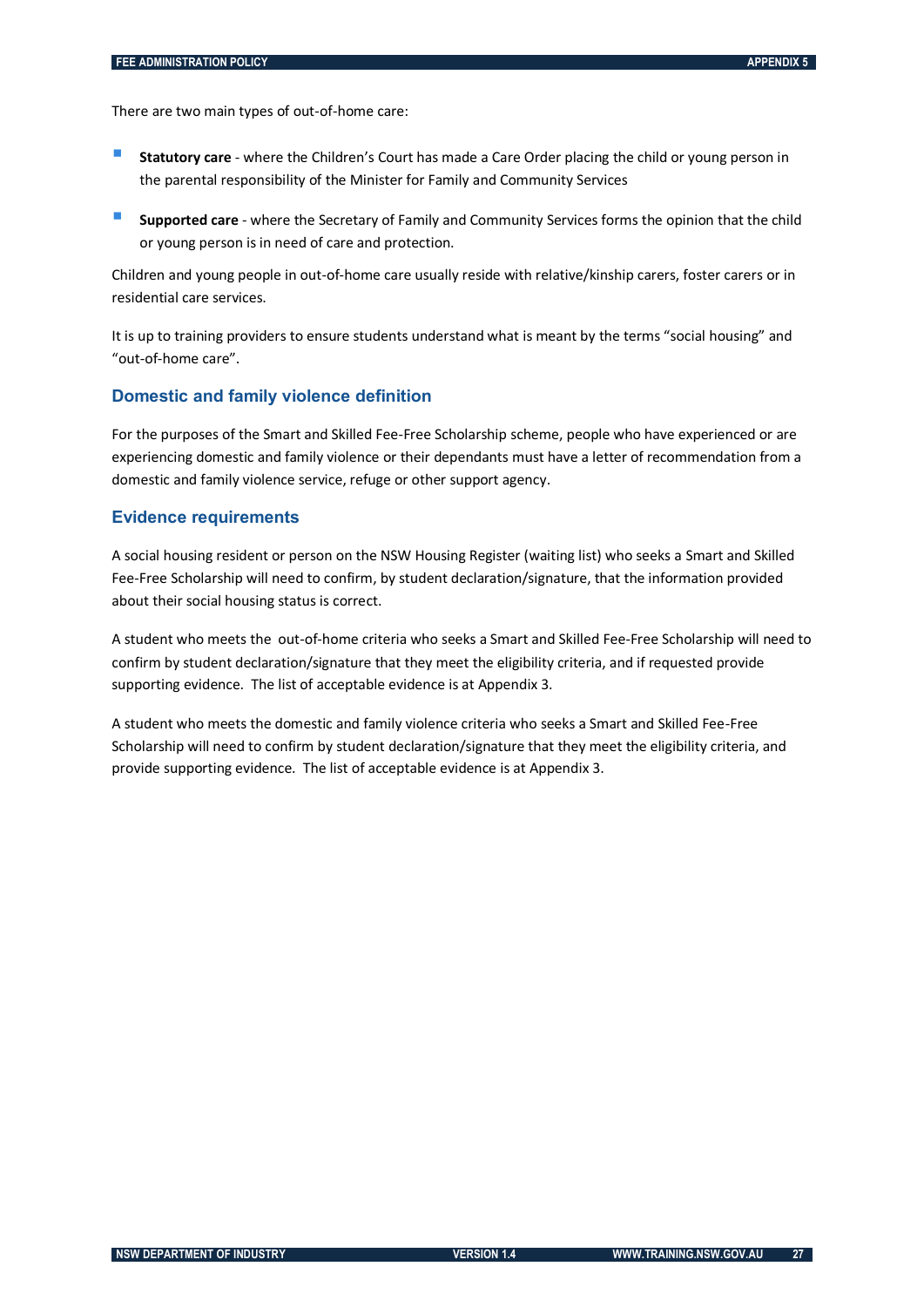## <span id="page-31-0"></span>**Appendix 6: Eligibility of Aboriginal and Torres Strait Islander students in defined interstate NSW border areas**

| <b>Location</b>                        | <b>Postcode</b> |
|----------------------------------------|-----------------|
| One of the towns in the postcode area: |                 |
| <b>Australia Capital Territory:</b>    |                 |
|                                        | 2600 - 2612     |
|                                        | 2614 - 2617     |
|                                        | 2900 - 2906     |
|                                        | 2911 - 2914     |
| <b>Jervis Bay Territory:</b>           |                 |
| Wreck Bay                              | 2540            |
| Queensland:                            |                 |
| Elanora                                | 4221            |
| Currumbin                              | 4223            |
| Coolangatta                            | 4225            |
| Tallebudgera                           | 4228            |
| Texas                                  | 4385            |
| Goondiwindi                            | 4390            |
| Hebel                                  | 4486            |
| Bollon                                 | 4488            |
| Bungunya                               | 4494            |
| Talwood                                | 4496            |
| Thallon                                | 4497            |
| Kioma                                  | 4498            |
| Victoria:                              |                 |
| Nangiloc                               | 3494            |
| <b>Red Cliffs</b>                      | 3496            |
| Irymple                                | 3498            |
| Mildura                                | 3500            |
| Hattah                                 | 3501            |
| Cabarita                               | 3505            |
| Echuca                                 | 3564            |
| Koondrook                              | 3580            |
| Shepparton                             | 3630            |
| Yalca                                  | 3637            |
| Kotupna                                | 3638            |
| Barmah                                 | 3639            |
| Katunga                                | 3640            |
| Ulupna                                 | 3641            |
| Cobram                                 | 3644            |
| Chiltern                               | 3683            |
| Rutherglen                             | 3685            |
| Barnawartha                            | 3688            |
| Wodonga                                | 3690            |
| Bonegilla                              | 3691            |
| Bandiana                               | 3694            |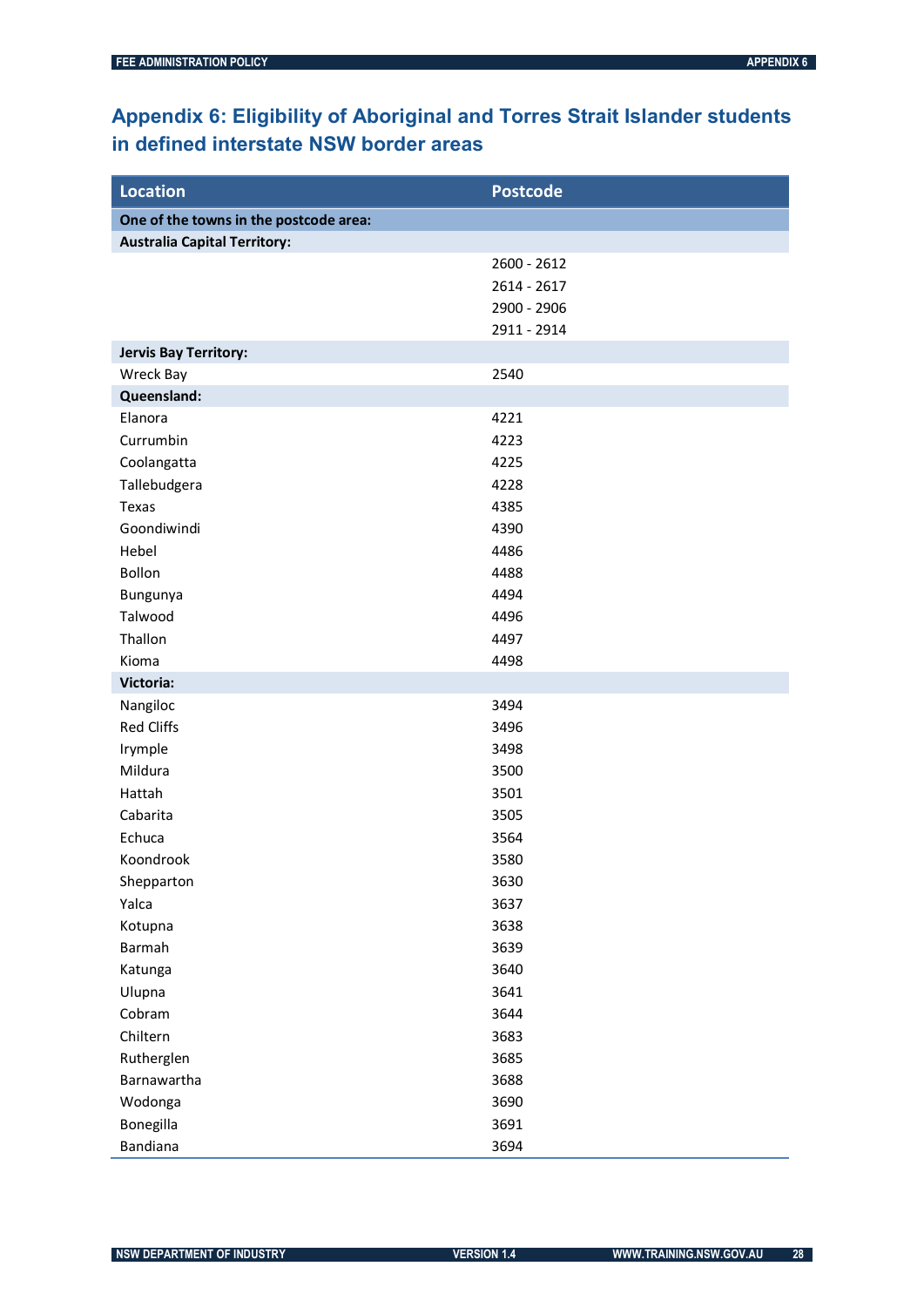## <span id="page-32-0"></span>**Appendix 7: Refugees and asylum seekers**

Refugees and asylum seekers who hold particular visas are eligible for Smart and Skilled. Individuals who hold one of the below visas are eligible for Smart and Skilled.

Additionally, individuals who hold any of the above visas are eligible for fee-free training for qualifications up to and including Certificate IV.

#### **Permanent visas <b>Temporary visas**

- Emergency rescue visa (Subclass 203)
- Global special humanitarian programme visa (Subclass 202)
- In-country special humanitarian programme visa (Subclass 201)
- Protection visa (Subclass 866)
- Refugee visa (Subclass 200)
- Woman at Risk visa (Subclass 204).

- **Bridging Visa A (BVA)**
- **Bridging Visa B (BVB)**
- **Bridging Visa C (BVC)**
- **Bridging Visa D (BVD)**
- **Bridging Visa E (BVE)**
- **Safe Haven Enterprise visa (Subclass 790)**
- Temporary Humanitarian Concern visa (Subclass 786)
- Temporary Humanitarian Stay visa (Subclass 449)
- Temporary Protection visa (Subclass 785).

*Note: As visa types and categories are subject to change, Providers are encouraged to refer to additional materials produced by the Department on this matter.*